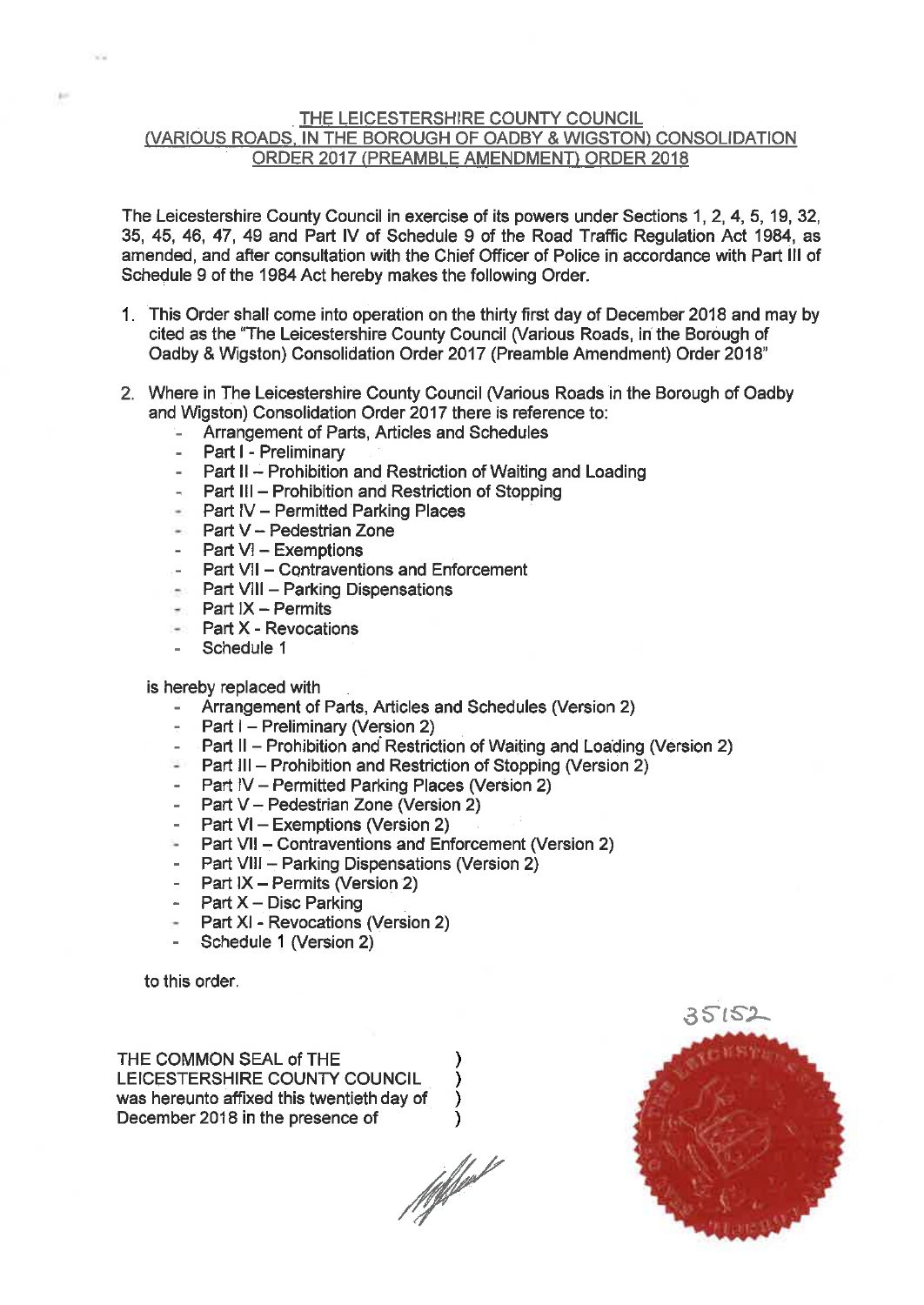The Leicestershire County Council in exercise of its powers under Sections 1, 2, 4, 5, 19, 32, 35, 45, 46, 47, 49 and Part IV of Schedule 9 of the Road Traffic Regulation Act 1984, as amended, and after consultation with the Chief Officer of Police in accordance with Part III of Schedule 9 of the 1984 Act hereby makes the following Order.

# **Arrangement of Parts, Articles and Schedules (Version 2)**

# **Part I – Preliminary (Version 2)**

- 1. Citation and Commencement
- 2. Interpretation
- 3. Statutory Provision
- 4. Prohibitions, restrictions and requirements by Order

## **Part II - Prohibition and Restriction of Waiting and Loading (Version 2)**

- 5. Designation
- 6. Prohibition and restriction of Waiting
- 7. Prohibition and restriction of Loading
- 8. Controlled Parking Zone
- 9. Contravention of the general provision

## **Part III - Prohibition and Restriction of Stopping (Version 2)**

- 10. Designation
- 11. Prohibition and restriction of stopping
- 12. Contravention of the general prohibition

## **Part IV – Permitted Parking Places (Version 2)**

- 13. Designation
- 14. Classes
- 15. Manner of standing
- 16. Restriction on parking
- 17. No return
- 18. Power to Suspend use of Parking Places
- 19. Contravention of the general prohibition

# **Part V – Pedestrian Zone (Version 2)**

- 20. Designation
- 21. Prohibition of driving
- 22. Prohibition and restriction of waiting and loading
- 23. Contravention of the general prohibition

# **Part VI – Exemptions (Version 2)**

- 24. General Exemptions
- 25. No exemption during prohibition of driving
- 26. Exemptions from prohibitions and restrictions of waiting
- 27. No exemption during a prohibition for loading
- 28. Exemptions from prohibitions of stopping for specific classes of vehicle
- 29. Exemptions from prohibitions of stopping for public service vehicles
- 30. Exemptions from parking places
- 31. Exemption for disabled person vehicles in permitted parking places
- 32. Exemption for permit holders in permitted parking places
- 33. Exemption for disabled person vehicles in permitted parking place reserved for Disabled Blue Badge Holders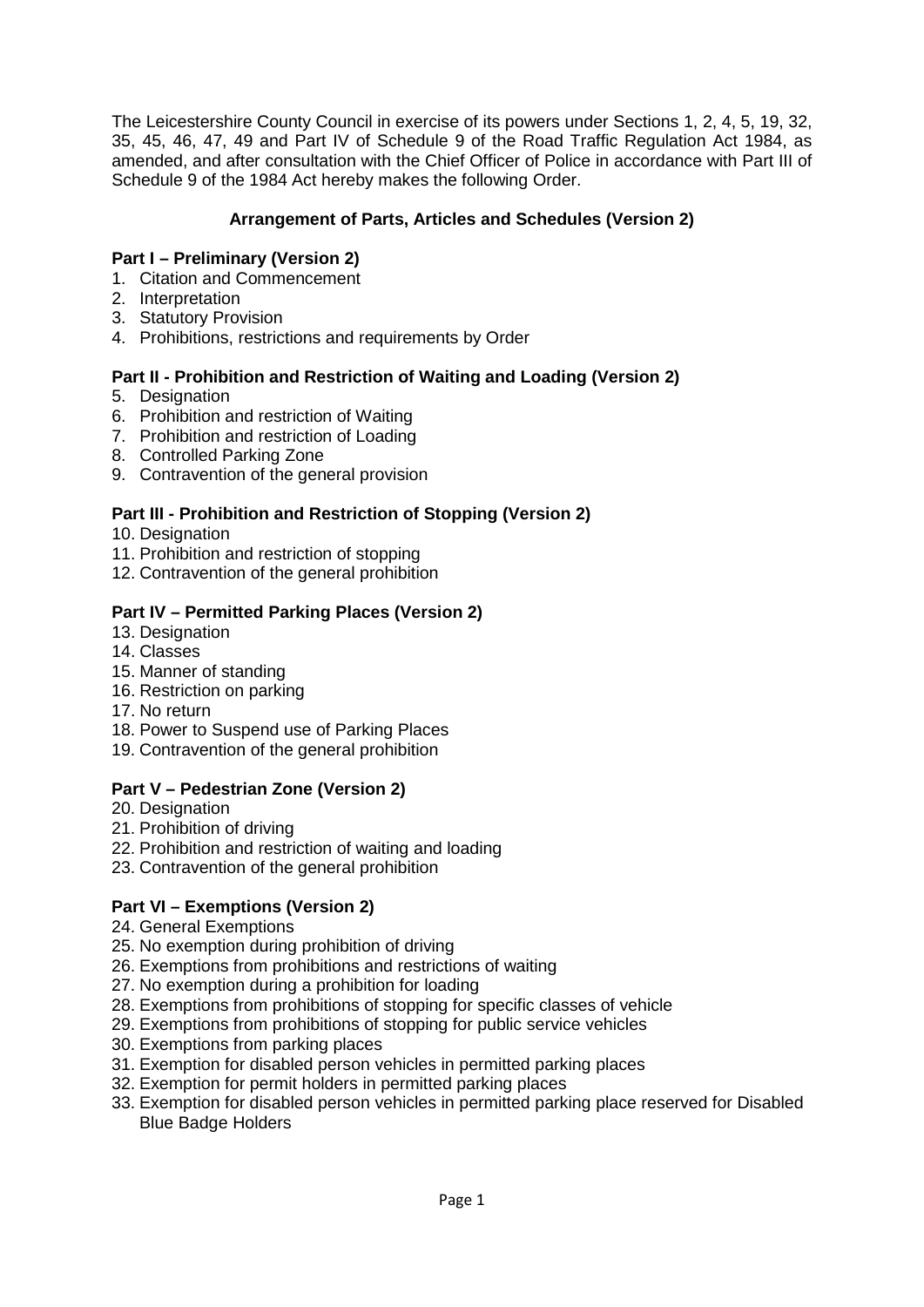- 34. Exemption for electric charging parking place
- 35. Exemption for loading in a pedestrian zone
- 36. Exemption with street trading consent in pedestrian zones
- 37. Exemption for inclement weather in pedestrian zones

#### **Part VII – Contraventions and Enforcement (Version 2)**

- 38. Serve a Penalty Charge Notice (PCN)
- 39. Approved Device
- 40. Payment period
- 41. PCN details
- 42. Registered owner
- 43. Fixed Penalty Notice by Police Officer
- 44. Fixed Penalty Notice and PCN both issued
- 45. Invalidation to this Order

#### **Part VIII – Parking Dispensations (Version 2)**

- 46. Application for and issue of a parking dispensation
- 47. Refund of charge paid in respect of a parking dispensation
- 48. Surrender, withdrawal and validity of a parking dispensation
- 49. Form of parking dispensation

#### **Part IX – Permits (Version 2)**

#### **Entitlement to and application for permits**

- 50. Residents' permits
- 51. Workplace permits
- 52. Visitor's permits
- 53. Trade visitor and Long Term Trade visitor permits
- 54. Classes of vehicles for which permits are applicable
- 55. Evidence in respect of application

#### **Issue of permits**

- 56. Residents' permits
- 57. Workplace permits
- 58. Visitor's permits
- 59. Trade visitor and Long Term Trade visitor permits

#### **Use and condition of use of permits**

- 60. Use of permits
- 61. Not guaranteed space

#### **Surrender, withdrawal and validity of permits**

- 62. Surrender of permits
- 63. Surrender events
- 64. Withdrawal of permit
- 65. Validity of permit
- 66. Validity of visitor, trade and long term trade visitor permit

#### **Application for and use of duplicate permits**

67. Duplicate Permits

#### **Forms of Permits**

68. Residents Permit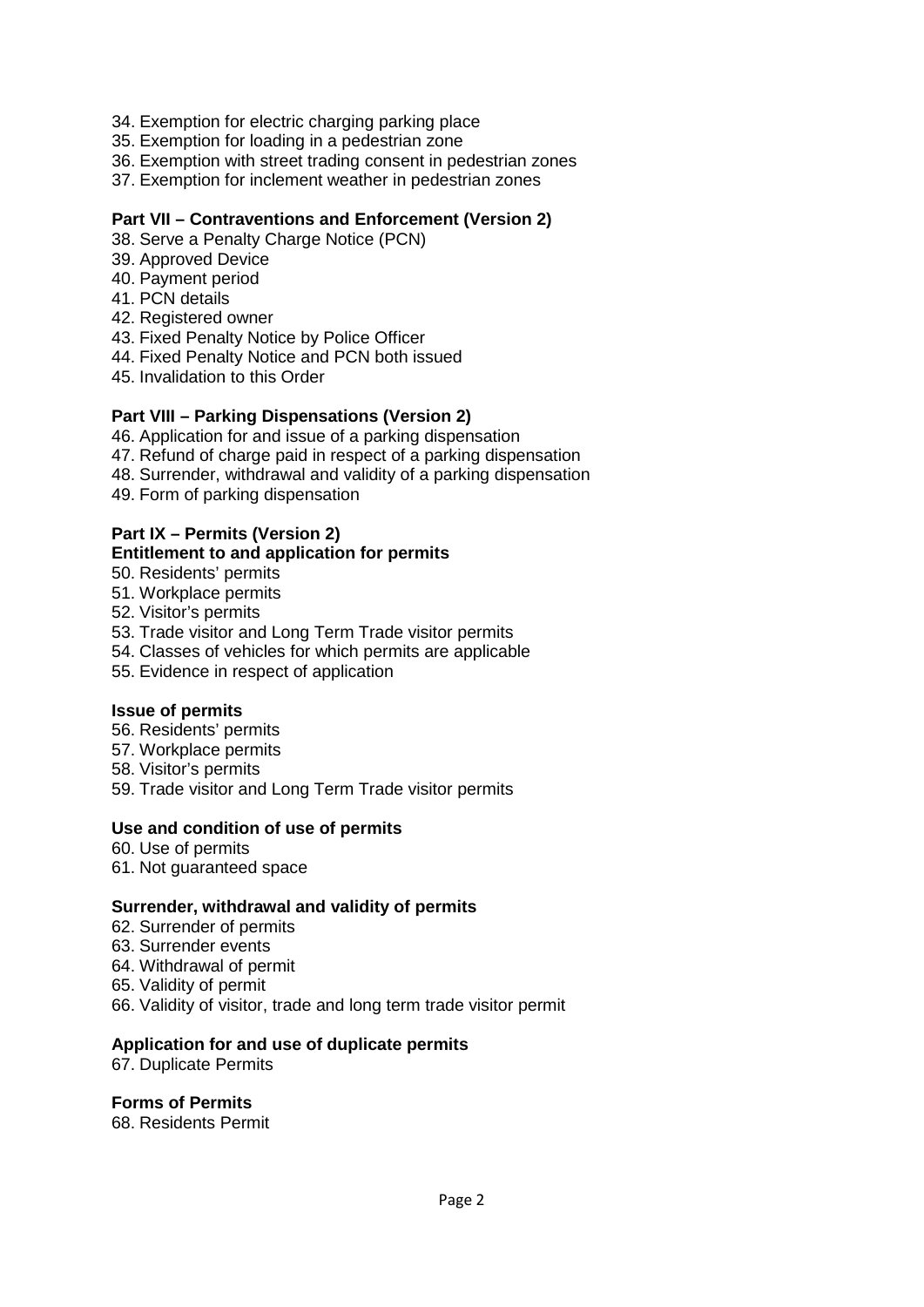- 69. Workplace Permit
- 70. Visitor's Permit
- 71. Trade visitor and Long Term Trade visitor permit
- 72. Other Permits
- 73. Virtual permit

#### **Part X – Disc Parking**

- 74. Disc Parking
- 75. Issue of Disc for Parking
- 76. Use of a Disc for Parking
- 77. Not guaranteed space
- 78. Surrender of Disc for Parking
- 79. Surrender Events
- 80. Validity of the Disc for Parking

#### **Part XI – Revocations (Version 2)**

81. Revocation of orders

#### **Schedule 1 (Version 2)**

**Section 1: Roads or Parts of Roads for the Purposes of Permit Users Section 2: Roads or Parts of Roads within a Controlled Parking Zone(s) Section 3: Roads or Parts of Roads within a Disc Parking Zone(s)**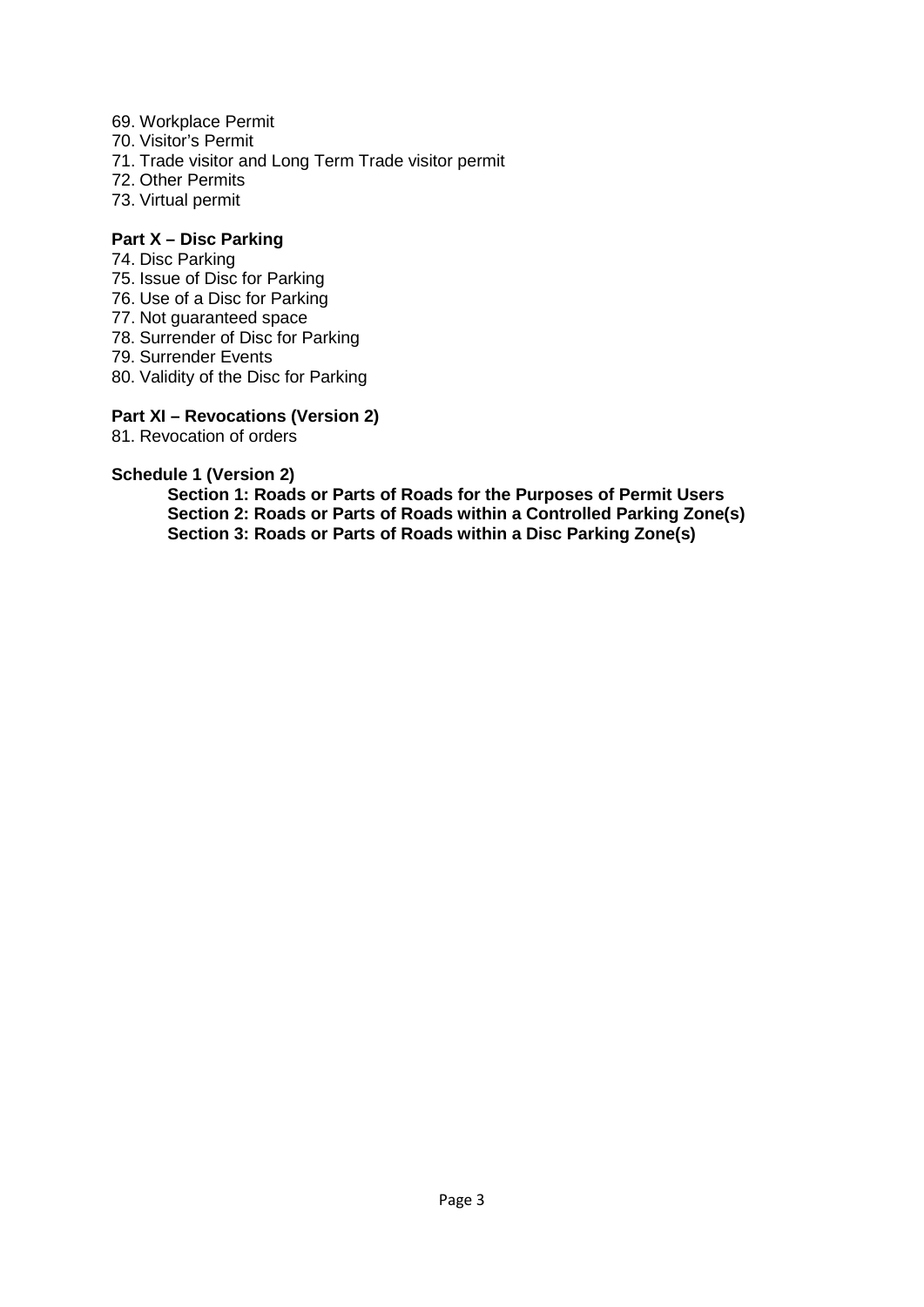# **PART I – PRELIMINARY (Version 2)**

#### 1. Citation and Commencement

This Order shall come into operation on the thirty first day of December 2018 and may be cited as the "The Leicestershire County Council (Various Roads, Borough of Oadby & Wigston) Consolidation Order 2017 (Preamble Amendment) Order 2018"

The Leicestershire County Council (Prohibition and Restriction of Waiting and Loading and Parking Places) Plans (the "Plans") are incorporated into this Order.

#### 2. Interpretation

In this Order, except where the context otherwise requires, the following expressions have the meaning hereby respectively assigned to them:

"the 1847 Act" means the Town Police Clauses Act 1847

"the 1971 Act" means Banking and Financial Dealings Act 1971

"the 1980 Act" means the Highways Act 1980 "the 1984 Act" means the Road Traffic Regulation Act 1984

"the 1986 Regulations" means The Road Vehicles (Construction and Use) Regulations 1986

"the 2007 Regulations" The Civil Enforcement of Parking Contraventions (England) Representations and Appeals Regulations 2007

"the 2007 General Regulations" means The Civil Enforcement of Parking Contraventions (England) General Regulations 2007

"the 1988 Act" means the Road Traffic Act 1988

"the 2000 Regulations" means The Local Authorities' Traffic Orders (Exemptions for Disabled Persons) (England) Regulations 2000

"the 2004 Act" means the Traffic Management Act 2004

"appropriate national authority" means as regards England, the Secretary of State

"approved device" means a device of a description specified in an Order made by the appropriate national authority

"an NHS ambulance service" means an NHS trust or NHS foundation trust established under the National Health Service Act 2006 which has a function of providing ambulance services;

"at any time" means all days and all hours;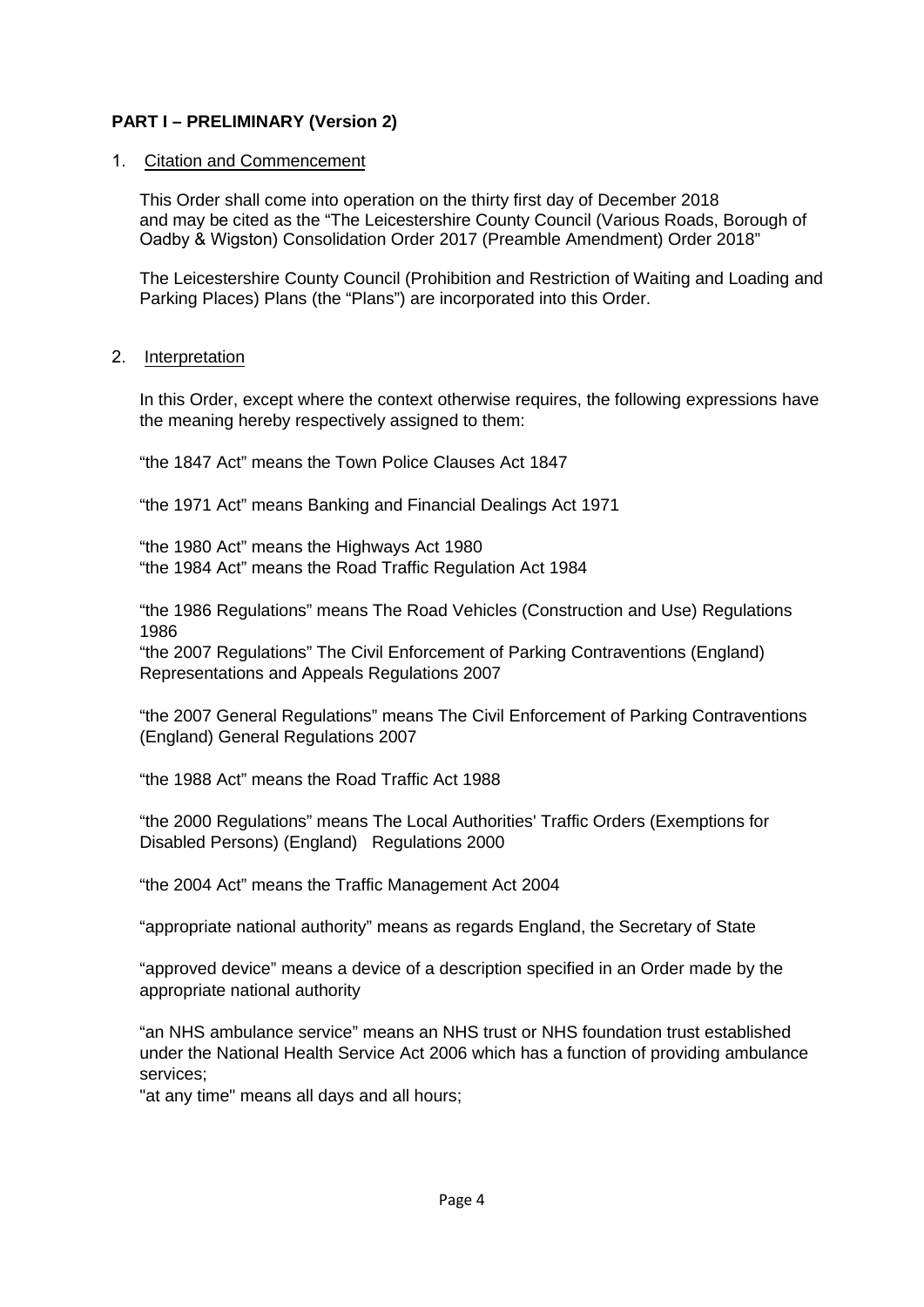"ambulance" means a vehicle which is constructed or adapted for, and used for no purpose other than, the carriage of sick, injured or disabled people and is readily identifiable as a vehicle used for the carriage of such people by being marked with the word "Ambulance";

"bullion vehicle" means a vehicle which is constructed or adapted for, and used for no purpose other than transporting valuables and cash, and is readily identifiable as a vehicle used for the carriage of such goods;

"bus" has the same meaning as in Section 3(2) of the 1986 Regulations;

"bus lane" has the same meaning as in Section 144 of the Transport Act 2000

"business" means for the purposes of Part IX of this Order any trade or profession conducted from premises wholly or principally used or adapted for use those purposes within a CPZ such premises being listed either a local or central non-domestic rating list;

"carriageway" has the same meaning as in Section 329 of the 1980 Act;

"CEO" means a Civil Enforcement Officer

"charging post" means an installation adjacent to a parking place for the purposes of recharging the battery of an electric vehicle by way of a connecting lead

"civil enforcement officer" has the same meaning as in Section 76 of the 2004 Act and appointed by or on behalf of the Council;

"class of vehicle" means the type of vehicle specified as being permitted to use the length of highway specified in the schedules

"clearway" means a length of road where stopping is prohibited

"commercial vehicle" means any vehicle of which exceeds five tonnes maximum gross weight, but not a motor vehicle constructed or adapted solely for the carriage of not more than 12 passengers or a hackney carriage

"contravention" means a failure to comply with restrictions and prohibitions set out in this Order that may result in the issue of a penalty charge notice;

"contra-flow" means a part of the carriageway of a road where –

- (a) traffic is authorised to proceed in the opposite direction to the usual direction of traffic on that part, or
- (b) specified class of traffic is authorised to proceed in the opposite direction to other traffic on that carriageway;

"controlled parking zone" or "CPZ" means an area identified in Schedule 1 and/or Schedule 3 to this Order by an unique zone identifier within which streets are regulated by waiting, loading and parking restrictions as described in this Order;

"council" means the Leicestershire County Council and includes any parking services contractors or authorised agent appointed by or acting on behalf of the Council for the purposes of any function under the provisions of this Order;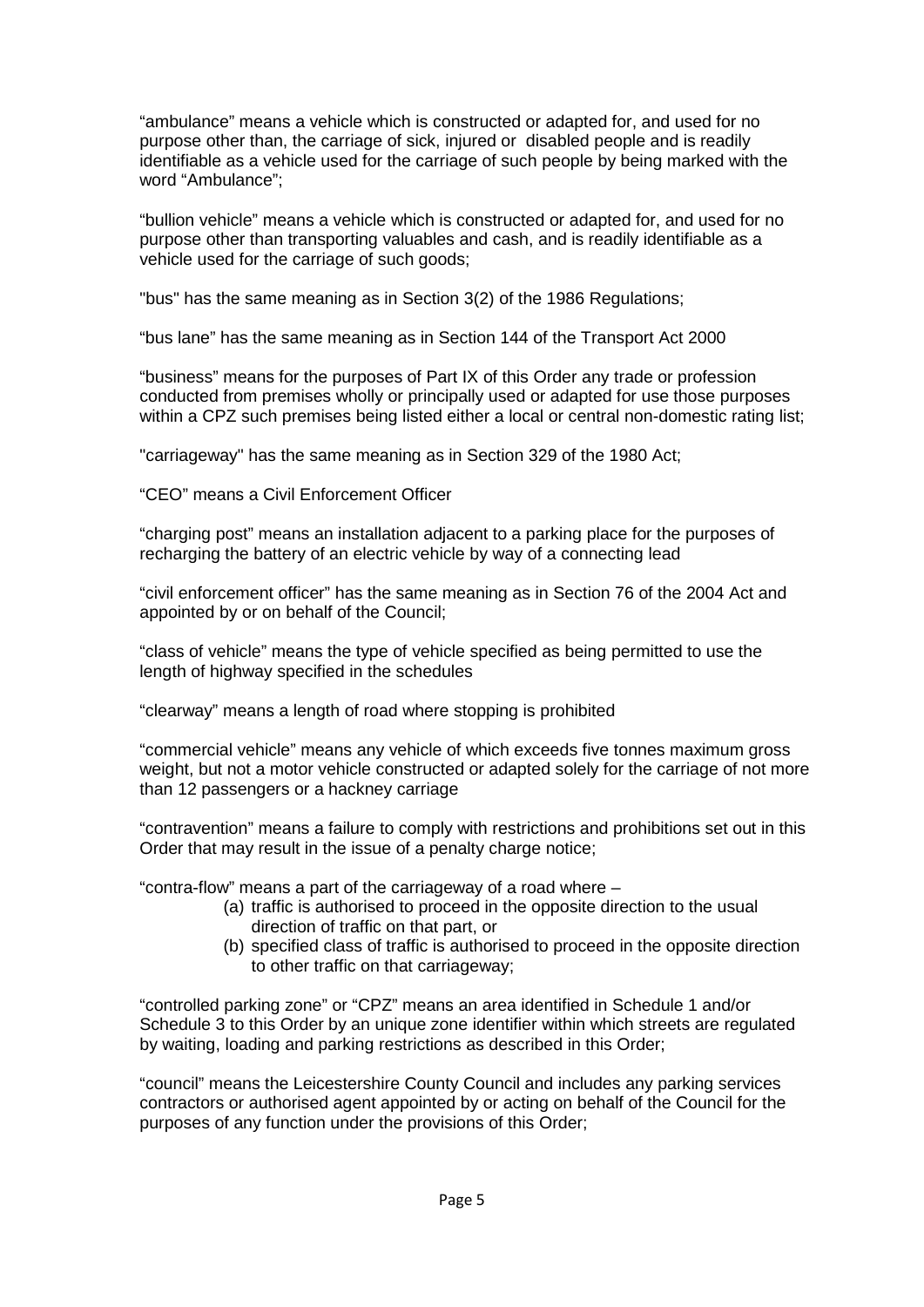"cycle" means a pedal cycle not being propelled by mechanical power;

"cycle lane" means a length of road specified in this Order as a cycle lane and separated from the rest of the carriageway by a traffic sign;

"date of service" means service of a notice or charge certificate contained in a letter sent by first class post which has been properly addressed, pre-paid and posted shall, unless the contrary is proved, be taken to have been effected on the second working day after the day of posting

"disabled persons' badge" has the same meaning as in Regulation 3 of the 2000 Regulations;

"disc parking place" means a parking place reserved for vehicles displaying a disc for parking.

"disc for parking" means a disc issued under the provisions of Part IX of this Order;

"dispensation / waiver" means a specific exemption allowing vehicles to park within a defined location, granted by the Council pursuant to this Order

"driver" means an individual authorised to drive a vehicle who has allegedly contravened this Order that may not necessarily be the owner or keeper of that vehicle and therefore, when identified, shall be responsible for payment of the Penalty Charge Notice;

"dual-purpose vehicle" has the same meaning as in Section 3(2) of the 1986 Regulations;

"duly authorised person" means for the purposes of the supervision and enforcement of the provisions of this Order means a Police Officer in uniform or civil enforcement officer or any other person acting on behalf of the Council;

"electric vehicle" means a vehicle including a motor cycle in which electrical motive power is derived from an electrical storage battery which is not connected to any source of power when the vehicle is in motion;

"electric vehicle charging point" means a length of road indicated by a traffic sign authorising it to be used for the leaving of vehicles in accordance with the provisions of this Order;

"electric vehicle permit" means a permit issued under the provisions of Part IX of this Order;

"enactment" means any enactment, whether public, general or local, and includes any Order, byelaw, regulation, scheme or other instrument having effect by virtue of an enactment;

"fire and rescue vehicle" means a vehicle being used for fire and rescue purposes or operating under the instructions of the Fire and Rescue Authority;

"footway" has the same meaning as Section 329 of the 1980 Act;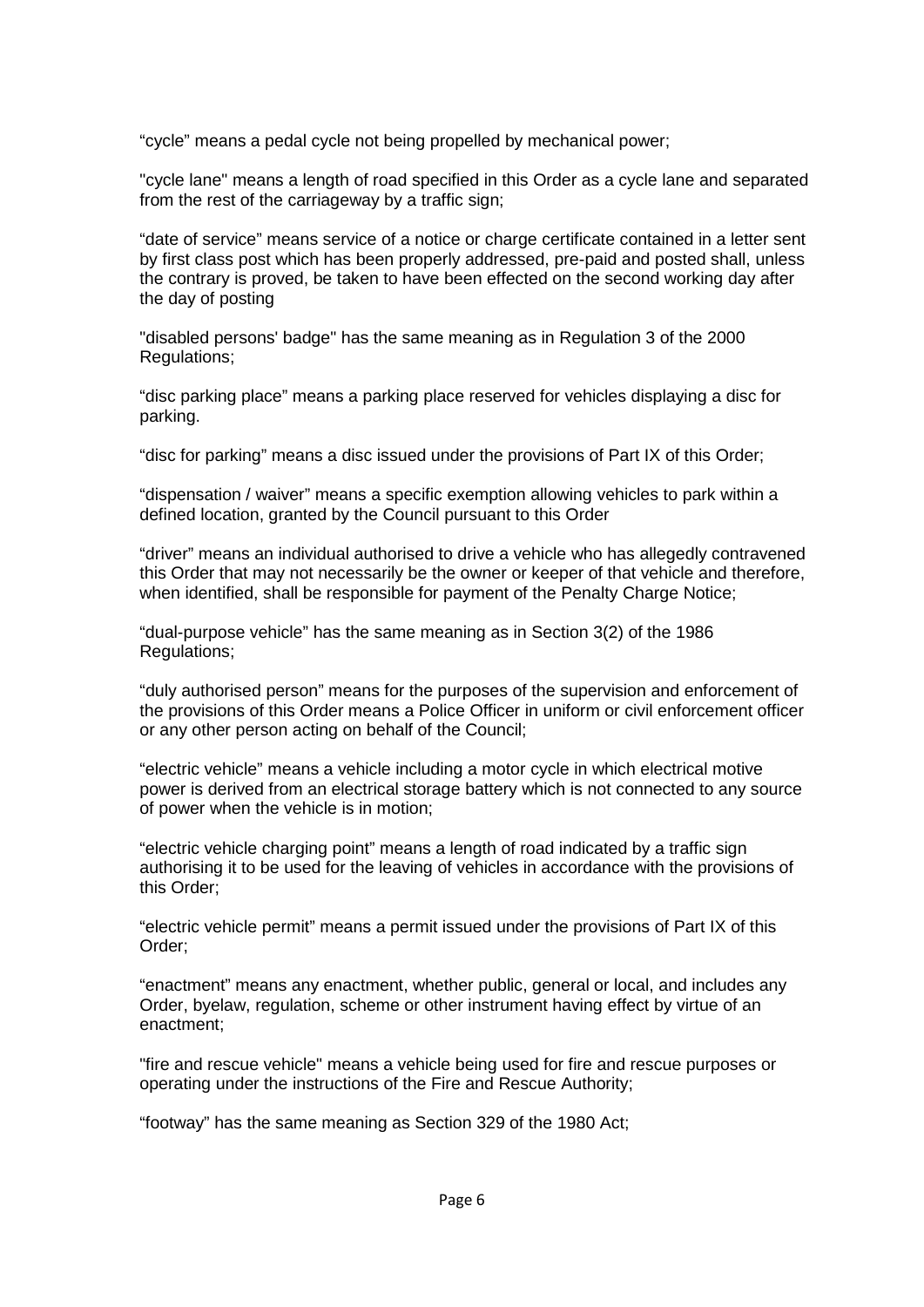"footway parking" means an area of footway indicated as a parking place;

"goods" means heavy or bulky items of any kind whether animate or inanimate for the purposes of being sold;

"goods vehicle" has the same meaning as in Section 138 of the 1984 Act;

"hackney carriage" has the same meaning as in Section 38 of the 1847 Act;

"heavy commercial vehicle" has the same meaning as in Section 138 of the 1984 Act;

"lay-by" means any area of carriageway intended for the waiting of vehicles and lying at the side of the road and bounded partly by a traffic sign and partly by the outer edge of that carriageway on the same side of the road as that on which the sign is placed;

"loading" means a vehicle whilst being used in a length of road to enable goods to be loaded or unloaded, provided that when the aforementioned purposes have been completed, the vehicle must immediately proceed out of that length of road;

"local authority" means as regards England, a county council, a London authority, a metropolitan, district council or the Council of the Isles of Scilly,

"local bus" means a public service vehicle;

"market day" means any day of the week approved and authorised under a market charter for the holding of a market or such other bona fide licensed market;

"market trader'' means any person duly authorised by an appropriate body to trade from an authorised market stall or stand or location as from time to time may be specified by the appropriate body for the purposes of trading;

"motor car" has the same meaning as in Section 136 of the 1984 Act;

"motor cycle" has the same meaning as in Section 136 of the 1984 Act;

"motor vehicle" has the same meaning as in Section 136 of the 1984 Act;

"owner" in relation to a vehicle, means the registered keeper of that vehicle namely the person for the time being shown on the register as registered keeper in the register kept in accordance with Section 21 the Vehicle Excise and Registration Act 1994;

"parking charge" in relation to a vehicle left in a charged parking place shall be determined by reference to the Tariff of Charges in Schedule 2

"parking contravention" has the same meaning as in Schedule 7 Part 1 of the 2004 Act;

"parking disc" has the same meaning as in Regulation 8(5) of the 2000 Regulations;

"parking place" means the part of road authorised by this Order to be used as a parking place of a type as defined in Schedule 3 to this Order;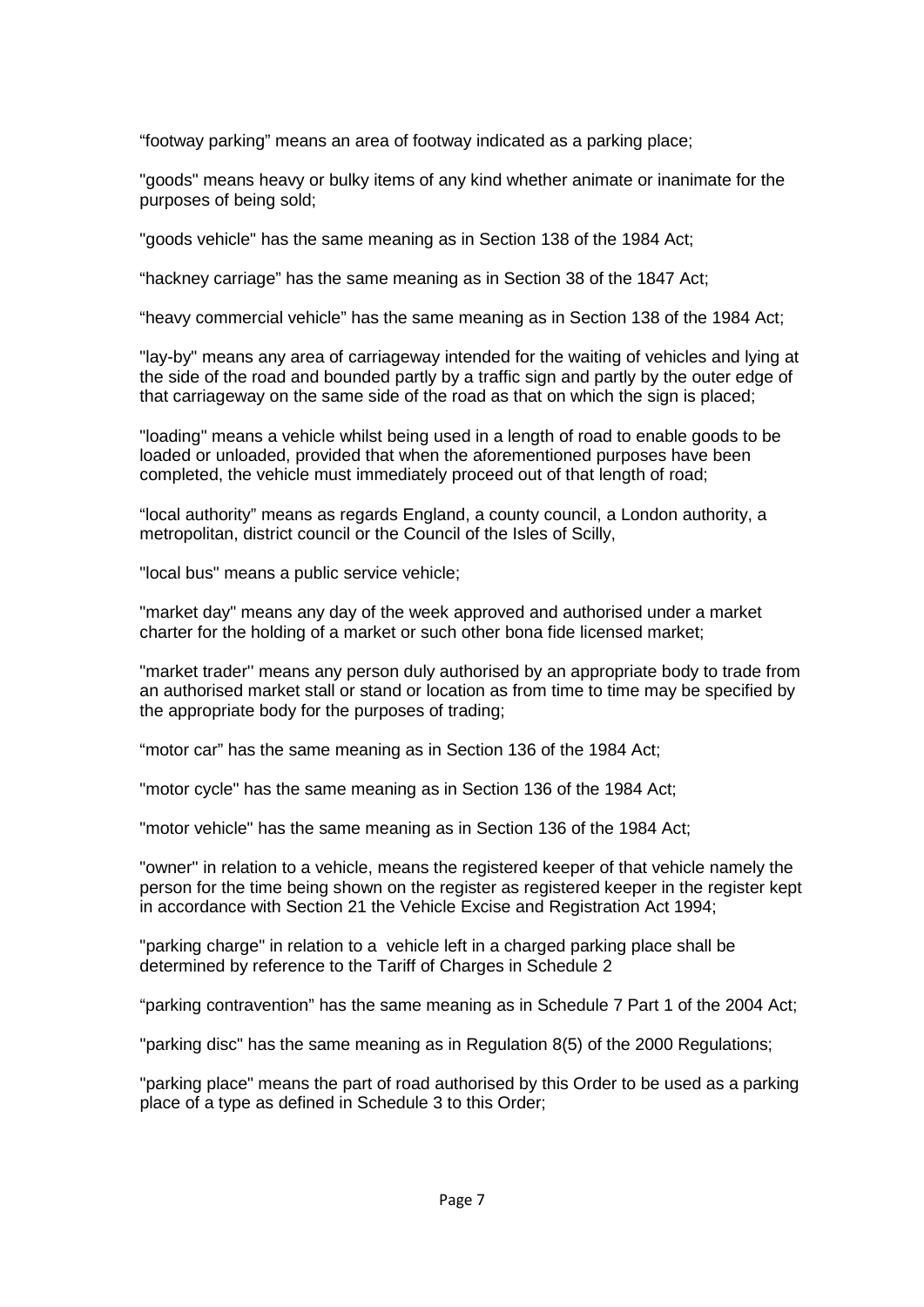"parking period" means the period of time in respect of which a Parking Charge is applicable;

"parking ticket" means a ticket issued by a ticket machine relating to a parking place that is subject to a parking charge

"partial footway parking" means a parking place placed partly on the road and partly on the footway;

"passenger vehicle" means a motor vehicle other than a motor cycle constructed solely for the carriage of passengers and their effects and adapted to carry not more than 8 passengers exclusive of the driver, and not drawing a trailer;

"pay and display" means a system of payment of a parking charge for the parking of motor vehicles used in parking places where pre-paid tickets must be obtained and be displayed in the appropriate manner within the vehicle for the entire period that the vehicle is parked, unless payment for parking has been made by "pay by phone".

"pay by phone" means a method of payment for a parking period whereby a parking charge (and any appropriate administration charge) is collected by a Leicestershire County Council appointed third party, via an arranged account, with payment being made over the telephone or by other electronic system (including via the internet) by credit or debit card or other means of secure authorised payment.

"pedestrian crossing" means a crossing for pedestrians established:-

- (a) by a local authority under Section 23 of the 1984 Act, or
	- (b) by the Secretary of State in the discharge of the duty imposed on him by Section 24 of the 1984 Act;

"pedestrian zone" means an area to which the entry of vehicles is prohibited or restricted

"PCN" means a Penalty Charge Notice;

"penalty charge" has the same meaning as in Section 92 of the 2004 Act

"penalty charge notice" means a notice issued or served by a Civil Enforcement Officer pursuant to the provisions of Sections 72 and 92 of the 2004 Act;

"permit" means a permit issued under the provisions of Part IX of this Order;

"permit holder" means a person to whom a permit has been issued under the provisions of this Order;

"permit zone"

- (a) means a space in a Permit Parking Place which is provided for the leaving of a vehicle in Schedule 1 and/or Schedule 3 of this Order,
- (b) means any part of the carriageway, not already being restricted by a traffic sign which is provided for the leaving of a vehicle and identified in Schedule 1 and/or Schedule 3 of this Order;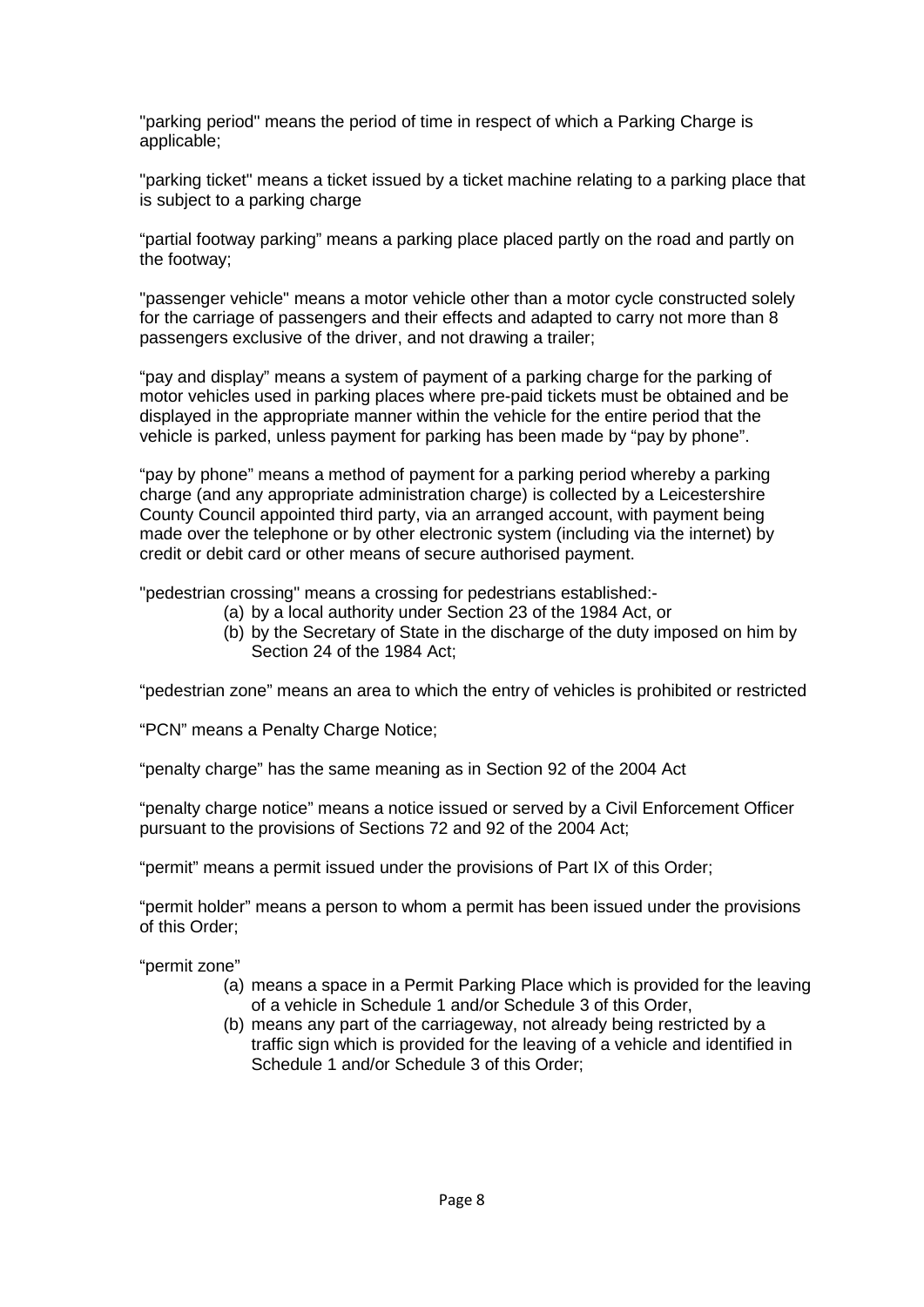"permitted hours" means in relation to a parking place the period specified for the type of parking place defined, unless such hours are at any time as specified on the Plans;

"permit identifier" means any symbol, logo, letter or name specified on a permit which indicates a zone identifier

"Plans" means those plans listed in Schedule 3 to this Order

"police officer" means a warranted officer employed by a Police Authority

"police vehicle" means a vehicle being used for police purposes or operating under the instructions of a Chief Officer of Police for a Police Authority;

"prescribed time" means in relation to a parking place the period specified for the type of parking place defined, unless such hours are at any time as specified on the Plans;

"prohibited hours" means in relation to any part of the carriageway the hours which waiting by vehicles is prohibited as specified on the Plans;

"public works vehicle" has the same meaning as in Section 3(2) of the 1986 Regulations

"public service vehicle" has the same meaning as in Section 1 of the Public Passenger Vehicles Act 1981

"refuse vehicle" means a vehicle designed for use and used solely in connection with street cleansing, the collection or disposal of refuse, or the collection or disposal of the contents of gullies or cesspools.

"relevant fee" the payment required to be made in accordance with the provisions of this Order such fee being determined by the Council in accordance with its Scale of Fees and Charges for the time being in force or any revision or replacement thereof

"relevant position"

- (a) In relation to the display of Disabled Person's Badge; has the same meaning as that ascribed to it in Regulation 4 of the 2000 Regulations,
- (b) In relation to a permit; exhibited on the windscreen, dashboard or fascia of the vehicle or, where the vehicle does not have a windscreen, dashboard or fascia, in a conspicuous position on the vehicle so that the whole information on the front of the permit is clearly legible from outside the vehicle
- (c) In the case of a parking ticket; a vehicle displays a parking ticket in the relevant position if the said ticket is exhibited in a conspicuous position within or on the said vehicle so that the time of the expiry, date of issue and other particulars shown thereon (as applicable) are clearly visible and can be read from outside the said vehicle for the duration of the parking period
- (d) In relation to a disc for parking; exhibited on the windscreen, dashboard or fascia of the vehicle or, where the vehicle does not have a windscreen, dashboard or fascia, in a conspicuous position on the vehicle so that the whole information on the front of the permit is clearly legible from outside the vehicle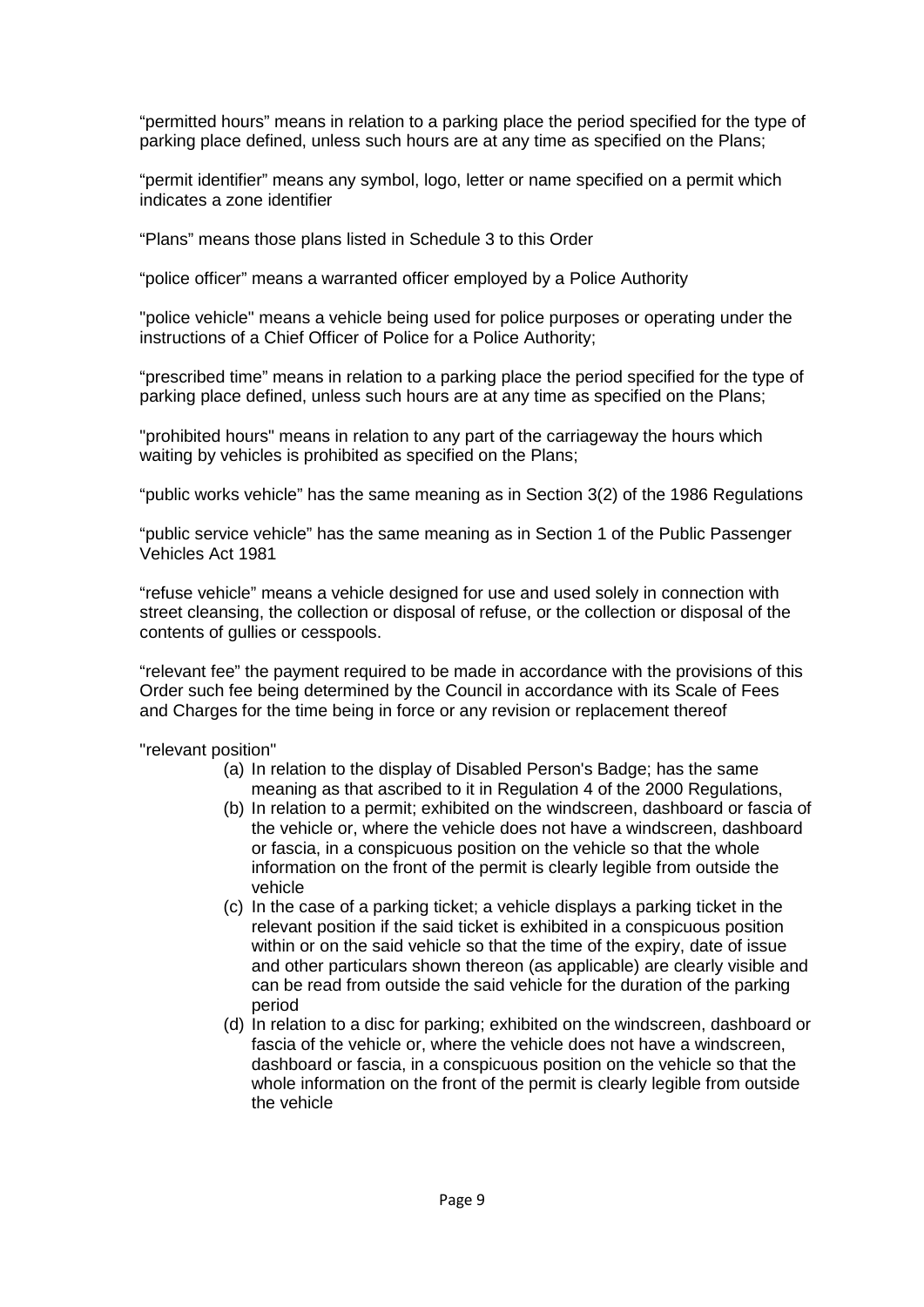"resident" in Part IX of this Order means a person whose usual place of abode is premises the postal address of which is in any road or part of a road being a part of a residents' parking zone described in Schedule 1 and/or Schedule 3 to this Order, or any person deemed to be a resident by the Council.

"residents' permit" means a permit issued under the provisions of Part IX of this Order.

"residents' permit holder" means a person to whom a permit has been issued under the provisions of this Order.

"residents' parking place" means any part of a road specified in Schedule 1 and/or Schedule 3 of this Order.

"residents' parking zone"

- (a) means a space in a Residents' Parking Place which is provided for the leaving of a vehicle in any location specified in Schedule 1 and/or Schedule 3 of this Order,
- (b) means any part of the carriageway, not already being restricted by a traffic sign which is provided for the leaving of a vehicle in any location specified in Schedule 1 and/or Schedule 3 of this Order;

"residents' visitors parking permit" means a visitors permit

"residents' visitors parking permit holder" means a person to whom a permit has been issued under the provisions of Part IX of this Order.

"restricted parking zone" means an area of road where the waiting of vehicles is prohibited or restricted, which each entrance for vehicular traffic has been indicated by a traffic sign and such areas are identified in Schedule 1 and/or Schedule 3 to this Order

"road" has the same meaning as in Section 142 of the 1984 Act

"road marking" means a traffic sign consisting of a line or mark or legend on the surface of the road of any size, colour and type prescribed or authorised under, or having effect as though prescribed or authorised under, Section 64 of the 1984 Act

"Scale of Fees and Charges" means that record of all fees and charges required by the Council in Order to perform the relevant functions and which includes the fees and charges that are reasonably necessary pursuant to this Order for the time being in force or any revision or replacement thereof

"school" means an educational institution which is principally concerned with providing education

"school day" means any day of the week on which a school is open as an educational institution and any other purpose for which the school is open.

"school keep clear marking" means part of the carriageway indicated by the relevant diagram in the Traffic Signs Regulations and General Directions 2016

"solo motor cycle" means a motor cycle without a side car and having two wheels.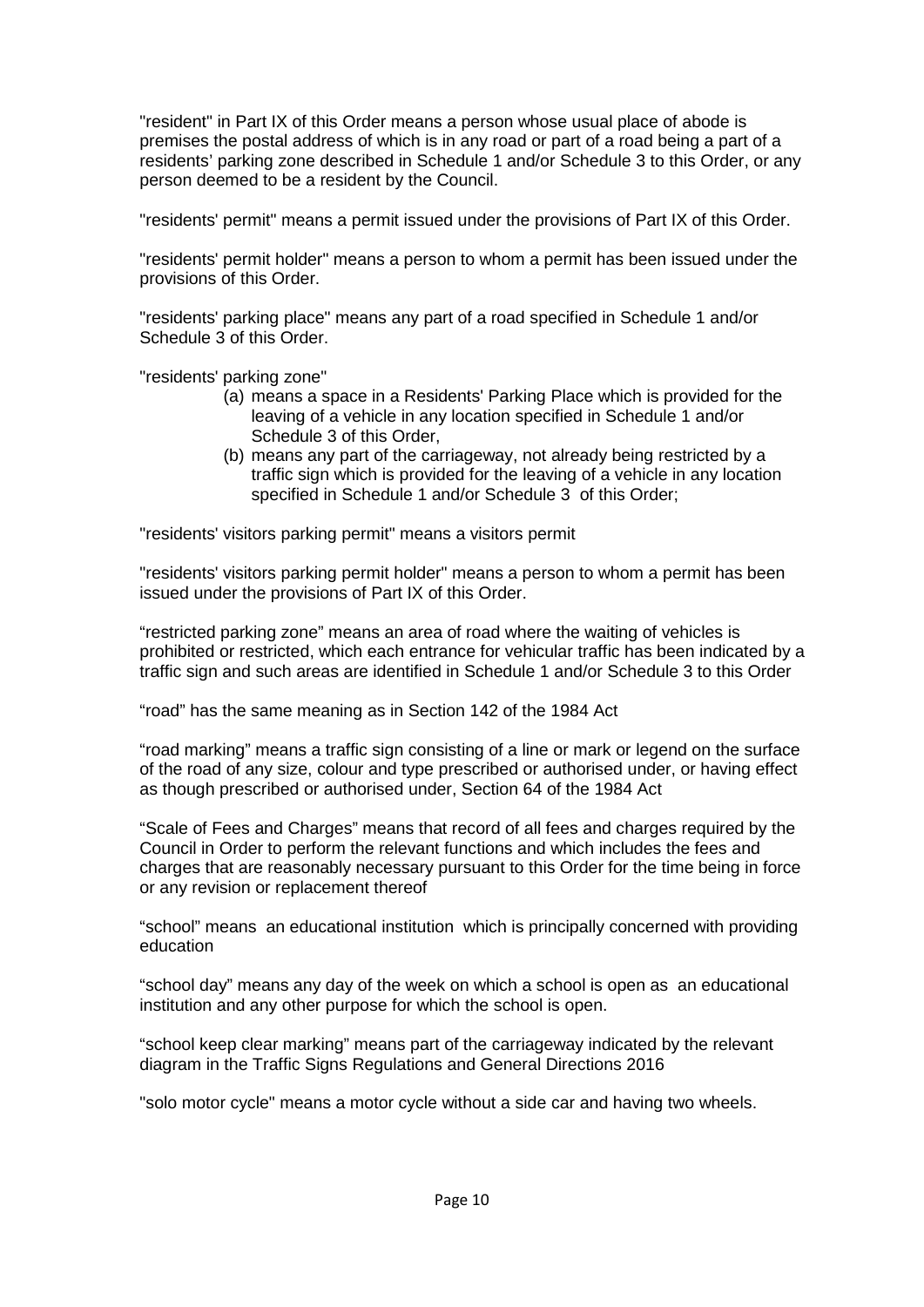"specified period" means permitted hours, prescribed times of prohibited hours

"Statutory Grounds of Appeal" means that one or more of the grounds specified in Regulation 11 of the 2007 Regulations applies

"street trading consent" means any street trading or street activity given by a local authority

"street trading" means an individual or company wishing to sell any item from a stall, trailer or vehicle

"street activity" means an individual, charity or company wishing to promote services that are not for sale

"taxi" has the same meaning as in Section 37 of the 1847 Act;

"taxi rank" means an area of carriageway reserved for use by hackney carriages waiting to pick up passengers.

"telecommunication system" has the same meaning as in Section 4 of the Telecommunications Act 1984

"ticket" means a ticket issued by a ticket machine relating to a charged parking place

"ticket machine" means apparatus designed to indicate the time and to issue tickets indicating the payment of a charge and the period in respect of which it has been paid in relation to the leaving of a vehicle in a charged parking place.

"traffic sign" means a sign of any size, colour and type prescribed or authorised under, or having effect as though prescribed or authorised under, Section 64 of the 1984 Act;

"universal service provider" has the same meaning as in Part 3 of the Postal Services Act 2011; and references to the provision of a universal postal service shall be construed in accordance with that Part

"vehicle" means:-

- a) a mechanically propelled vehicle, intended or adapted for use on the road;
- b) a cycle in actual use for the purpose of cycling.

"verge" means any part of a road which is not a carriageway or a footway.

"visitors permit" means a permit issued under the provisions of Part IX of this Order,

"virtual permit" means an electronic record of a residents' permit, residents visitor permit, business permit or business visitors permit issued under the provisions of Part IX of this Order;

"zone" means an area comprising the respective roads specified in Schedule 1 and/or Schedule 3.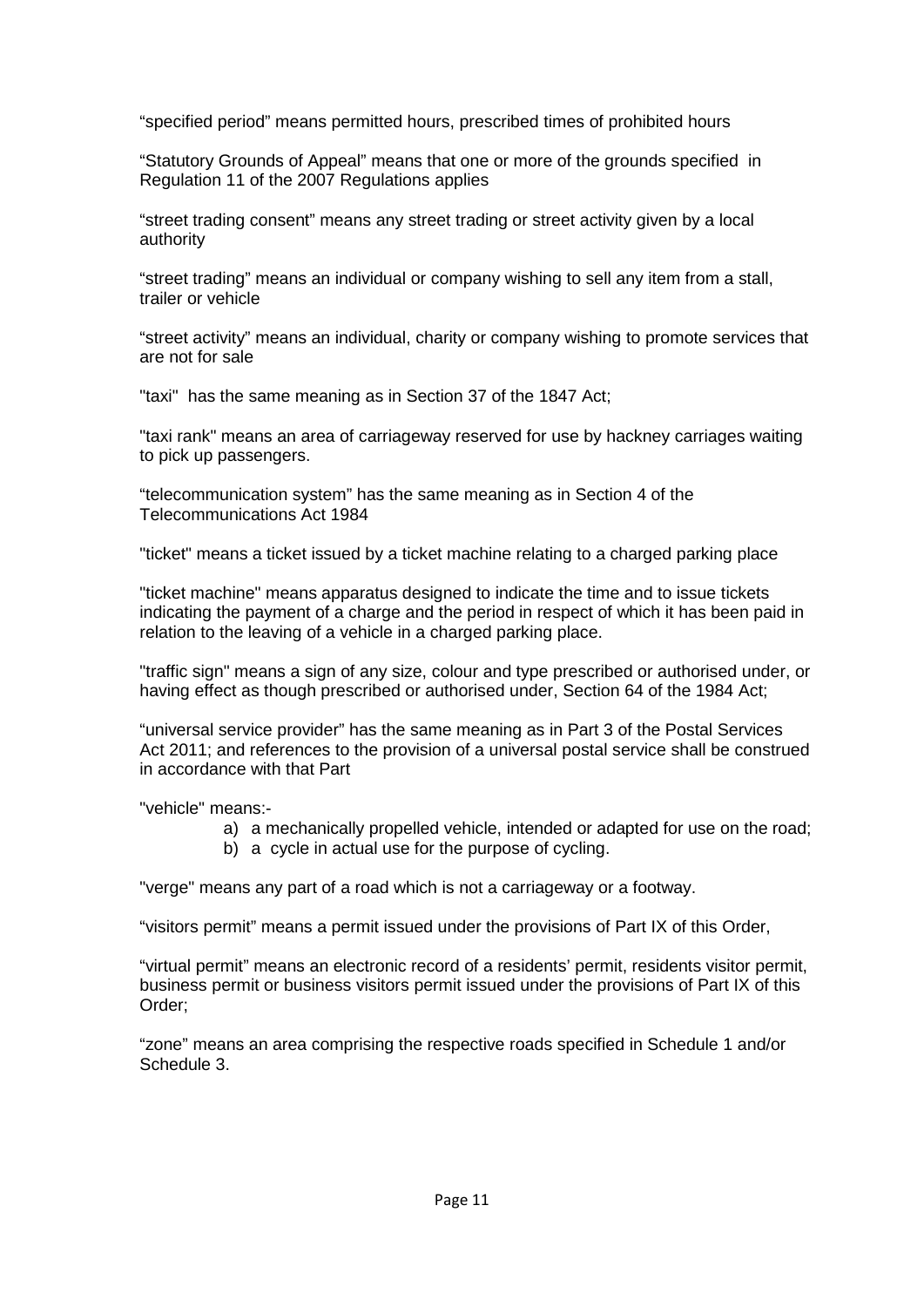"zone identifier" means any symbol, logo, letter or name which indicates or identifies an area or location in which restrictions on the parking of vehicles apply, displayed on a traffic sign

"working day" means any day except a Saturday or a Sunday; New Year's Day; Good Friday; Christmas Day; any other day which is a bank holiday in England and Wales under the 1971 Act

"workplace permit" means a permit issued under the provisions of Part IX of this Order;

"workplace visitor permit" means a visitor permit

- 3. Any reference in this Order to a specific statute or statutory provision includes references to any statutory modification extension or re-enactment of such statute or statutory provision and to any regulations Orders bye laws or other subordinate legislation made under such statute or statutory provision from time to time AND any reference in this Order to a specific Council policy or document includes references to any modification extension or variation of such policy or document from time to time.
- 4. The prohibitions, restrictions and requirements imposed by this Order are in addition to and not in derogation of any restriction, prohibition or requirement imposed by any other enactment and any exception or exemption from the provisions of this Order is without prejudice to the provisions of any other enactment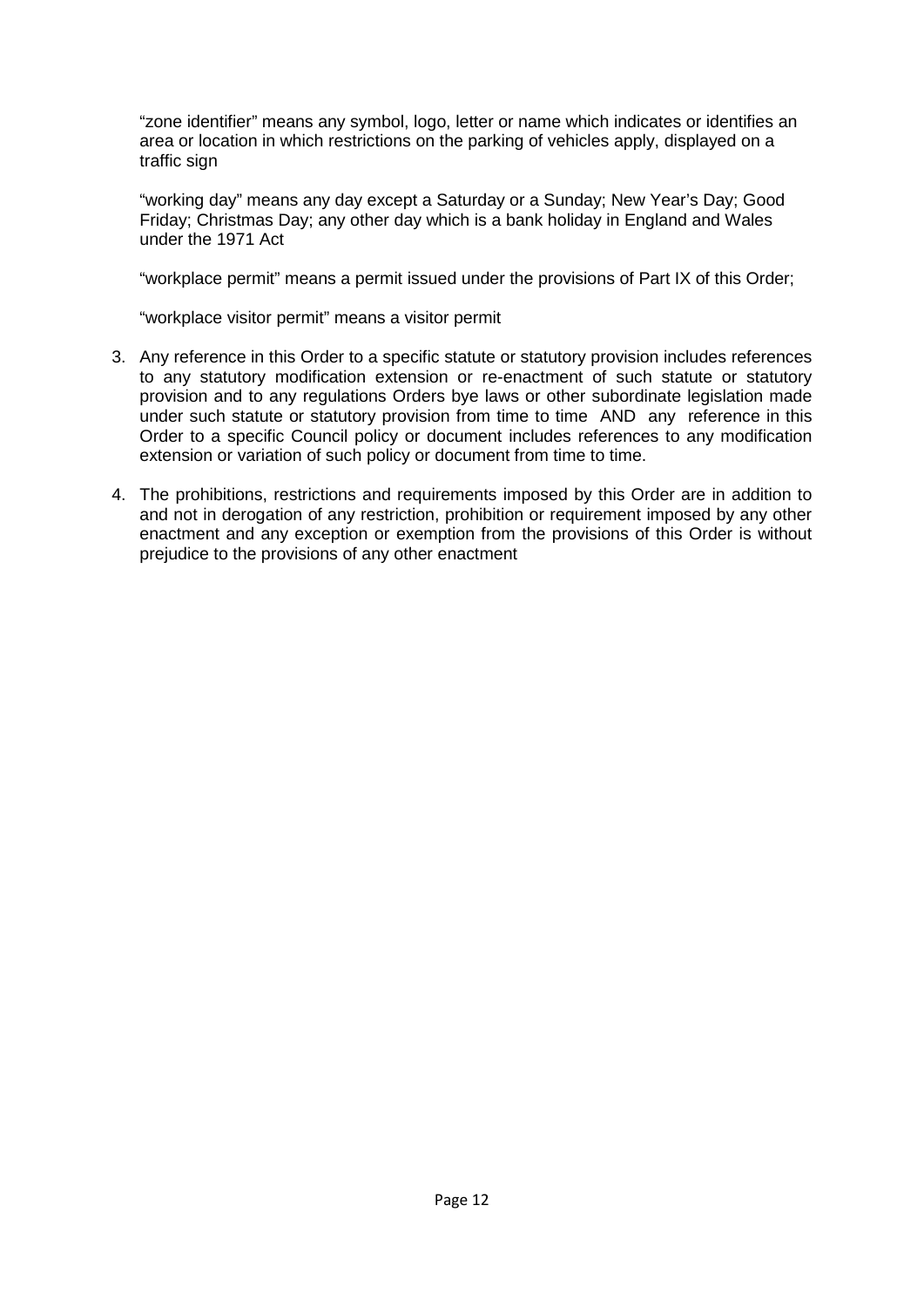# **Part II – Prohibition and Restriction of Waiting and Loading (Version 2)**

5. Designation

Any length of road identified as such on the Plans are hereby designated as a waiting restriction or a loading restriction is hereby designated as a waiting restriction or loading restriction.

### 6. Prohibition and restriction of Waiting

Save as provided in Part VI, articles 24 to 27 of this Order no person shall cause or permit any vehicle to wait on any road;

- (a) where waiting is prohibited during the times shown on the Plans;
- (b) shown on the Plans as a parking place,

except in accordance with this Order.

Where a specified period is shown on the Plans it shall relate to the restriction identified by Schedule 3 and shall apply to all restrictions of that type on the Plans.

Restrictions identified by Schedule 3 with different specified times that appear on the same Plan will be individually labelled.

7. Prohibition and restriction of Loading

Save as provided in Part VI, articles 24 to 27 to this Order no person shall cause or permit any vehicle to wait for the purpose of enabling goods to be loaded or unloaded from the vehicle on any road;

- (a) where loading is prohibited during the times shown on the Plans;
- (b) shown on the Plans as a parking place,

except in accordance with this Order.

Where a specified period is shown on the Plans it shall only relate to the restriction identified by Schedule 3 and shall apply to all restrictions of that type on the Plans.

Restrictions identified by Schedule 3 with different specified times that appear on the same Plan will be individually labelled.

#### 8. Controlled Parking Zone

Save as provided in Part VI, articles 24 to 27 to this Order no person shall cause or permit any vehicle to wait on any road where a CPZ is indicated on the Plans except in accordance with this Order.

#### 9. Contravention of the General Prohibition

Where a person contravenes the prohibition set out in articles 6, 7 or 8 to this Order and does not fall into any of the exemptions in Part VI to this Order the owner of that vehicle shall incur a penalty charge and will be issued with a penalty charge notice.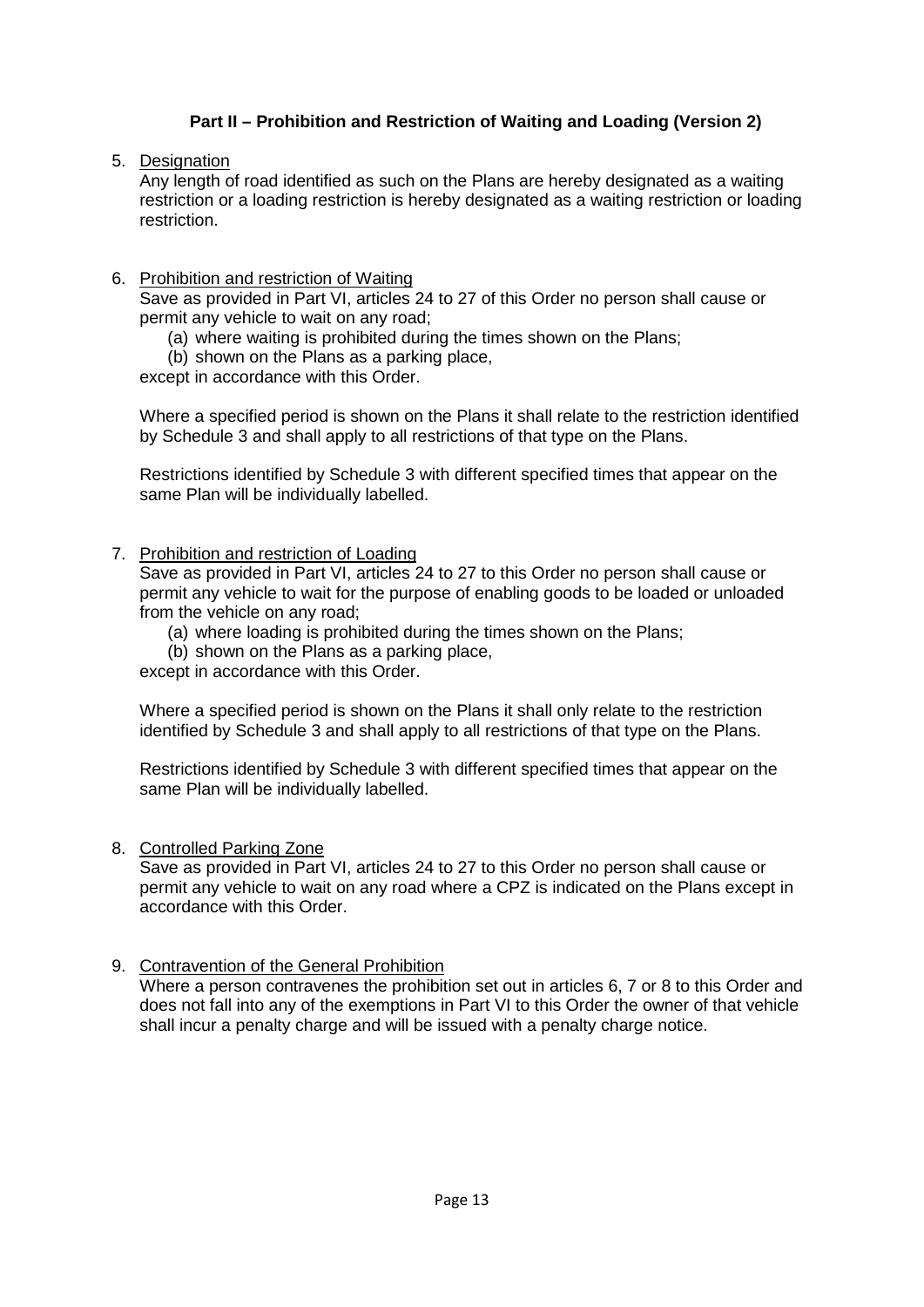# **Part III – Prohibition and Restriction of Stopping (Version 2)**

10. Designation

Any lengths of road identified as such on the Plans are hereby designated as a no stopping restriction, school keep clear marking, keep clear marking, red route, urban clearway or clearway is hereby designated as a prohibition of stopping restriction.

## 11. Prohibition and restriction of Stopping

Save as provided in Part VI, articles 24, 28 and 29 to this Order no person shall cause or permit any vehicle to stop on any road;

- (a) where stopping is prohibited during the times shown on the Plans;
- (b) shown on the Plans as a parking place,

except in accordance with this Order.

Where a specified period shown on the Plans it shall only relate to the restriction identified by Schedule 3 and shall apply to all restrictions of that type on the plan.

Restrictions identified by Schedule 3 with different specified times that appear on the same plan will be individually labelled.

## 12. Contravention of the General Prohibition

Where a person contravenes the prohibition set out in article 11 to this Order and does not fall into any of the exemptions in Part VI to this Order the owner of that vehicle shall incur a penalty charge and will be issued with a penalty charge notice.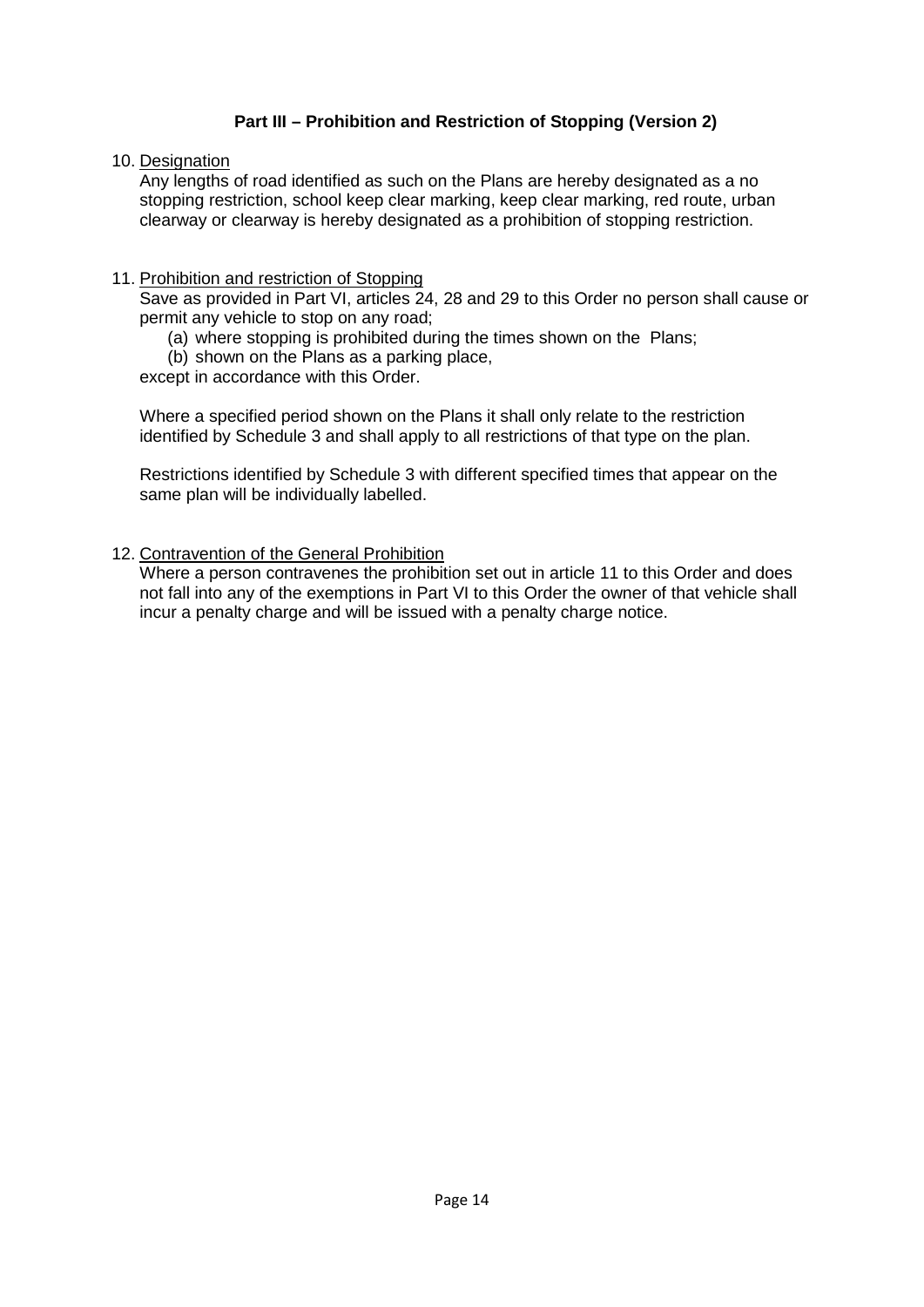# **Part IV – Permitted Parking Places (Version 2)**

#### 13. Designation

The lengths of the roads identified on the Plans are authorised to be used, subject to the following provisions of this Order, as parking places for such classes of vehicles, in such positions and on such days and during such hours as identified on the Plans.

#### 14. Classes

Where a parking place is identified in the Plans and described as available for vehicles of the specified class, the driver of a vehicle shall not permit it to wait in that parking place unless it is of the specified class.

#### 15. Manner of standing

The position of the vehicle is such that it is wholly within the limits of a parking place which is delineated and identified as a parking place by a traffic sign

#### 16. Restriction on parking

No person shall use a vehicle while it is in the parking place in connection with the sale of any article to persons in or near the parking place or in connection with the selling or offering for hire of his skill or the skills or services of any other person.

#### 17. No return

No vehicle which has been taken away from a parking place during the permitted hours shall, until the 'no return' period as defined, again be left in that parking place during the permitted hours.

#### 18. Power to Suspend use of Parking Places

A Police Officer in uniform or a duly authorised person may suspend the use of a Parking Place or part thereof whenever they consider such suspension reasonably necessary:

- (a) for the purpose of facilitating the movement of traffic or promoting its safety;
- (b) for the purpose of any building operation, demolition or excavation in or adjacent to the Parking Place or the maintenance, improvement or reconstruction of the Parking Place or the laying, erection, alteration, removal or repair in or adjacent to the Parking Place of any sewer or of any main, pipe or apparatus for the supply of gas, water or electricity or of any Electronic Communications Line or Traffic Sign;
- (c) on any occasion on which it is likely by reason of some public procession, rejoicing or special attraction that any street will be thronged or obstructed;
- (d) for any other purpose which the Council or Local Authority may from time to time deem appropriate and which has received their prior approval.
- (e) Any person suspending the use of a Parking Place or any part thereof in accordance with the provisions of paragraph a, b, c, or d of this article may thereupon place or cause to be placed, in or adjacent to that Parking Place or the part thereof the use of which is suspended, a Traffic Sign, indicating that waiting by vehicles is prohibited.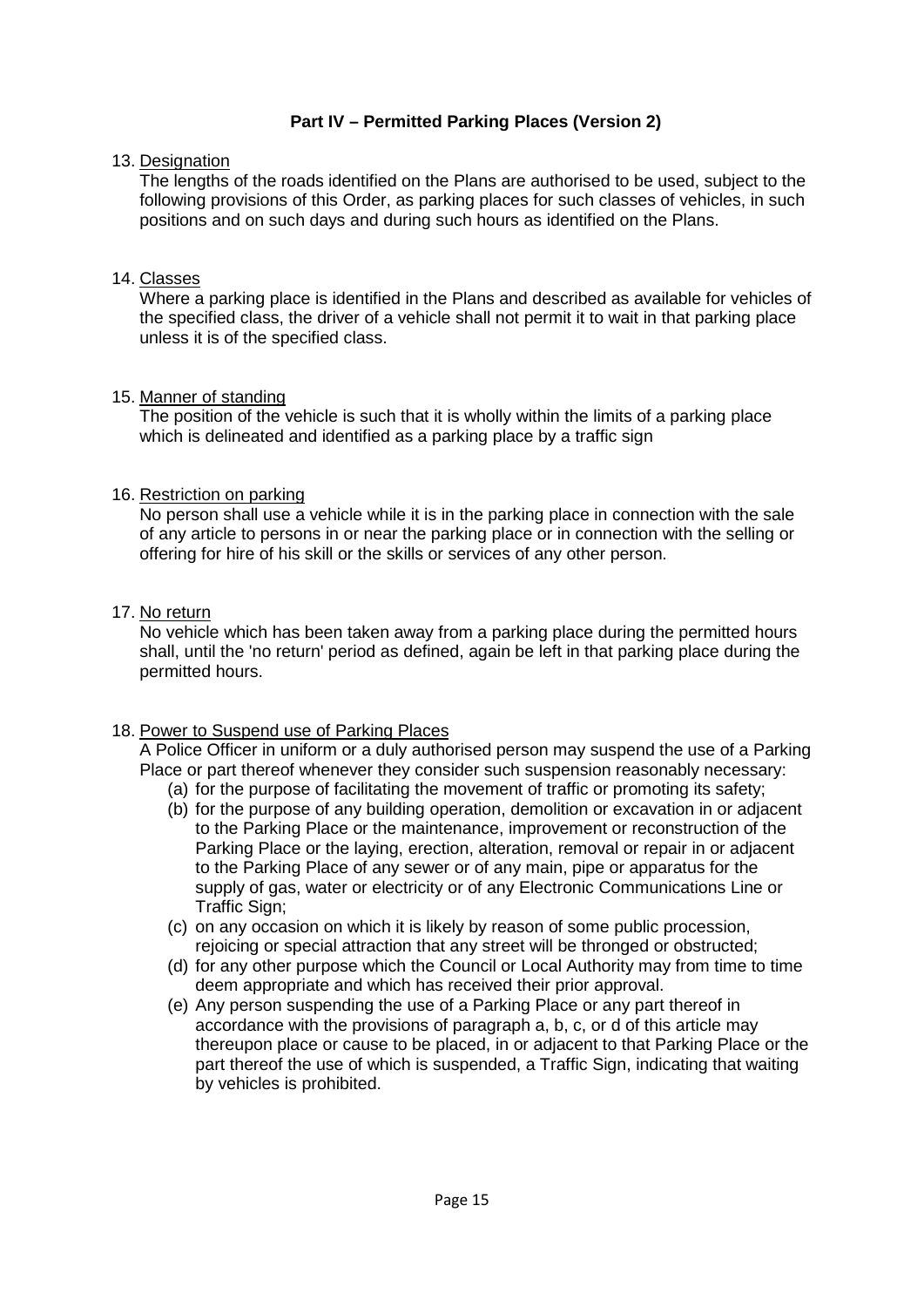# 19. Contravention of the General Prohibition

Where a person contravenes the restriction on parking set out in articles 14 to 17 to this Order and does not fall into any of the exemptions in Part VI, articles 24, 25 and 30 to 34 to this Order the owner of that vehicle shall incur a penalty charge and will be issued with a penalty charge notice.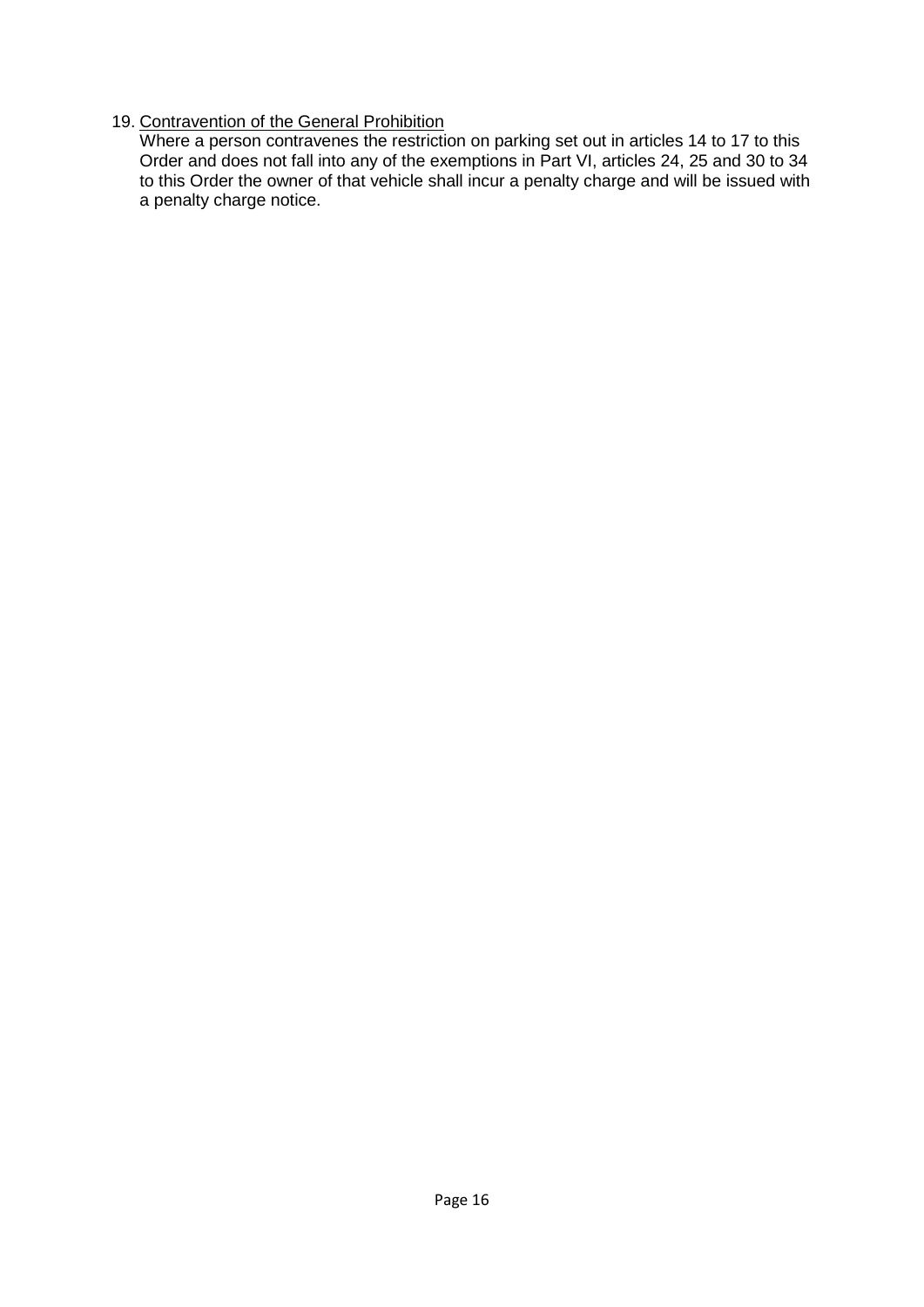# **Part V – Pedestrian Zone (Version 2)**

20. Designation

Any lengths of road identified as such on the Plans are hereby designated as a pedestrian zone or pedestrian and cycle zone are hereby designated as a pedestrian zone.

- 21. Prohibition of driving
	- Save as provided in Part VI, article 24 to this Order no person shall cause or permit; (a) any vehicle to proceed where riding or driving is prohibited in a pedestrian zone during the times shown on the Plans
		- (b) any motor vehicle to proceed where driving is prohibited in a pedestrian zone during the times shown on the Plans;
		- (c) shown on the Plans as a parking place,

except in accordance with this Order.

## 22. Prohibition of waiting and loading

Save as provided in Part VI, articles 24, 35 to 37 to this Order no person shall cause or permit;

- (a) any vehicle to wait where riding, driving, waiting or loading is prohibited in a pedestrian zone during the times shown on the Plans
- (b) any motor vehicle to wait where driving, waiting or loading is prohibited in a pedestrian zone during the times shown on the Plans;
- (c) shown on the Plans as a parking place,

except in accordance with this Order.

Where a specified period shown on the Plans it shall only relate to the restriction identified by Schedule 3 and shall apply to all restrictions of that type on the plan.

Restrictions identified by Schedule 3 with different specified times that appear on the same plan will be individually labelled.

# 23. Contravention of the General Prohibition

Where a person contravenes the prohibition set out in articles 21 and 22 to this Order and does not fall into any of the exemptions in Part VI, this Order the owner of that vehicle shall incur a penalty charge and will be issued with a penalty charge notice.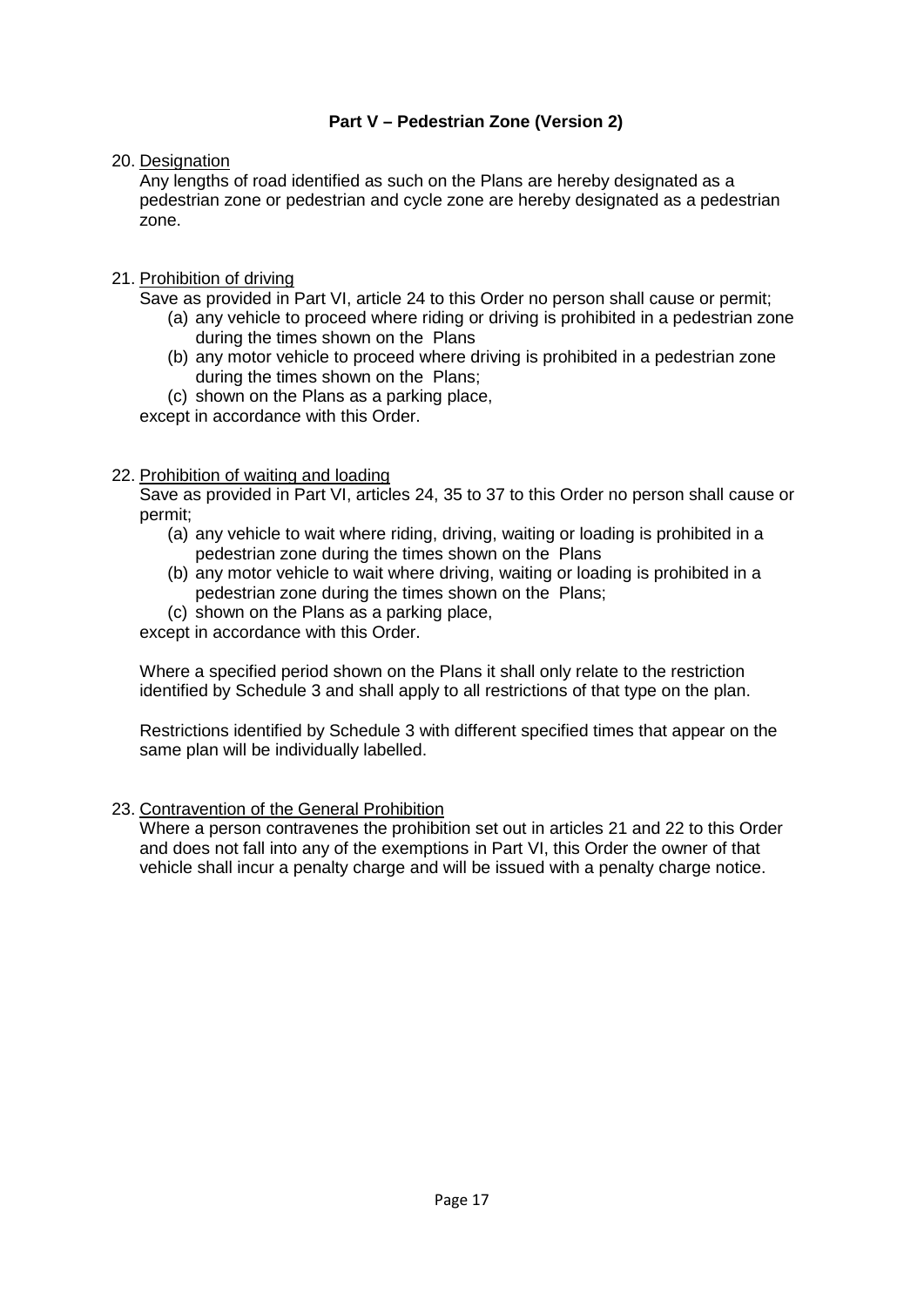# **Part VI – Exemptions (Version 2)**

General Exemptions

- 24. Nothing in Parts II, III IV or V of this Order shall prohibit any person from causing or permitting any vehicle to stop or wait for so long as may be necessary:
	- (a) Upon the direction or with the permission of a Police Officer in uniform or CEO
	- (b) To enable a vehicle if it cannot conveniently be used for such purpose in any other road to be used in connection with any
		- i. building operation,
		- ii. demolition or excavation,
		- iii. the removal of any obstruction to traffic,
		- iv. the maintenance, improvement, or reconstruction of the parking place or length of road or any part thereof,
		- v. or the laying, erection, alteration or repair in or near the parking place or length of road of any sewer or of any main pipe or apparatus for the supply of gas, water or electricity or of any telecommunications apparatus as defined in Section 4(3) of the Telecommunications Act 1984;
	- (c) If the vehicle cannot be conveniently used for such purpose in any other road, to be used in the service of a local authority or a water authority in pursuance of statutory powers or duties;
	- (d) The vehicle to be used for fire and rescue, ambulance or police purposes;
	- (e) If a vehicle is waiting owing to the driver being prevented from proceeding by circumstances beyond the control of the driver or to such waiting as is necessary to prevent an accident;
	- (f) Where the driver is required by law to stop.
- 25. Nothing in article 24 paragraph (b) and (c) shall apply during the period where a prohibition of driving is specified in this Order

Exemptions from Prohibitions and Restriction of Waiting

- 26. Nothing in Part II of this Order shall prohibit any person from causing or permitting any vehicle to wait for so long as may be necessary:
	- (a) For a person to board or alight from a vehicle;
	- (b) If the vehicle of a universal service provider is to be used for the purpose of delivering and/or collecting mail;
	- (c) For goods to be loaded or unloaded from the vehicle;
	- (d) For the vehicle to take in petrol, oil, water, or air from any garage situated on or adjacent to the said lengths of road;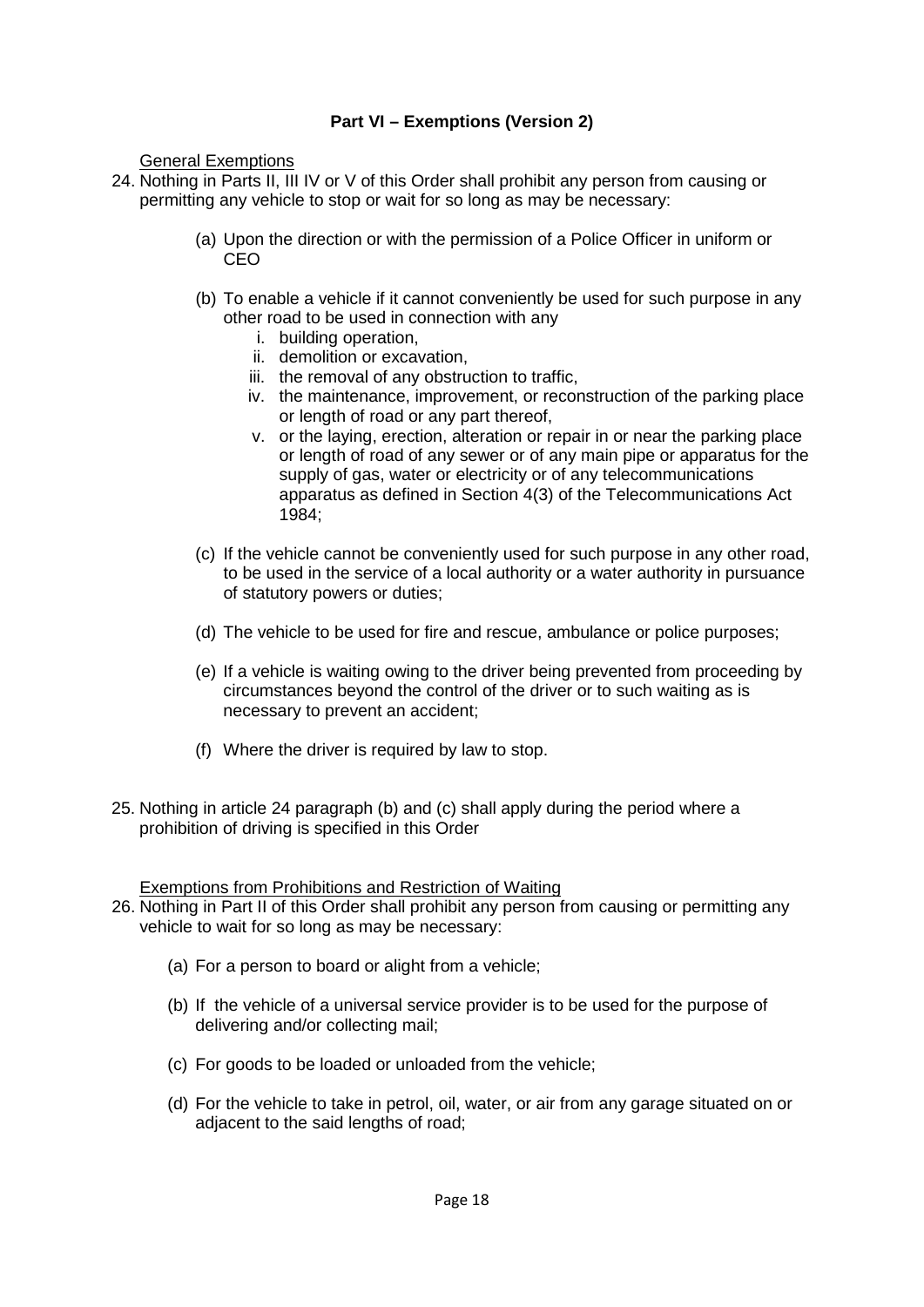- (e) If the vehicle is a Public Service Vehicle in service;
- (f) For a Disabled Person's Vehicle which displays a Disabled Person's Badge and a Parking Disc, on which the Driver or other person in charge of the Vehicle has marked the time at which the period of waiting began, to wait in any of the roads, lengths of road or sides of road specified on the Plans for a period not exceeding three hours (not being a period separated by an interval of less than one hour from a previous period of waiting by the same vehicle in the same length of road or on the same side of road on the same day);
- (g) For any vehicle, other than a privately owned vehicle, which is being used as an official vehicle for the purposes of a wedding (bridal vehicle) or a funeral (hearse and cortege) at a location where a ceremony is taking place;
- 27. Nothing in article 26 paragraph (b) to (g) shall apply during the period where a prohibition of loading is specified in this Order.

## Exemptions from Prohibitions of Stopping

- 28. Nothing in Part III of this Order shall prohibit any vehicle being a hackney carriage, ambulance, fire and rescue vehicle or police vehicle to wait upon an authorised parking place specified for the class of vehicle where stopping is otherwise prohibited
- 29. Nothing in Part III of this Order shall prohibit any person if the vehicle is a Public Service Vehicle, to wait upon the area of carriageway marked as a bus stop clearway or bus stand clearway where stopping is otherwise prohibited

#### Exemptions from Parking Places

- 30. Nothing in Part IV of this Order shall prohibit any person from causing or permitting any vehicle to wait for so long as may be necessary:
	- (a) For a person to board or alight from a vehicle;
	- (b) If the vehicle of a universal service provider is to be used for the purpose of delivering and/or collecting mail;
	- (c) For goods to be loaded or unloaded from the vehicle;
	- (d) For any vehicle, other than a privately owned vehicle, which is being used as an official vehicle for the purposes of a wedding (bridal vehicle) or a funeral (hearse and cortege) at a location where a ceremony is taking place;
- 31. A disabled person's vehicle which displays in the relevant position a Disabled Person's Badge and a Parking Disc (on which the driver, or other person in charge of the vehicle, has marked the time at which the period of waiting began) to wait in the designated parking place, provided the designated parking place is not restricted to a class of vehicle;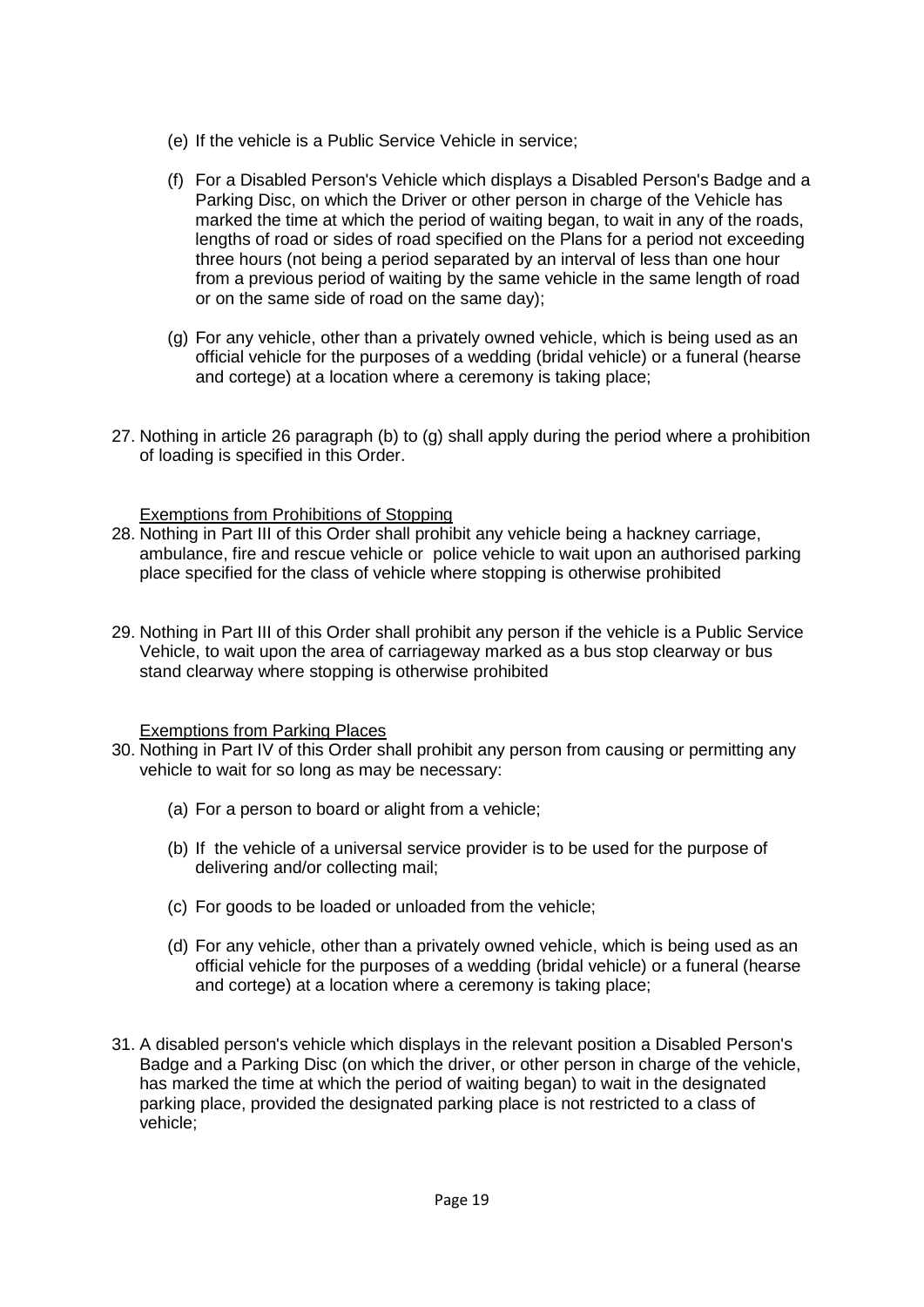- 32. At all times during which a vehicle is in a permitted parking place identified on the plans as a permit parking place during the permitted hours and for more than the maximum permitted stay, there shall be displayed in a conspicuous manner on the said vehicle a valid parking permit or have a valid parking dispensation issued in accordance with the provisions of this Order.
- 33. Nothing in article 30 shall apply to a vehicle parked in a permitted parking place reserved for Disabled Blue Badge Holders.
- 34. At all times during which a vehicle is in a permitted parking place identified on the plans as a parking place reserved for recharging of electric vehicles during the permitted hours, the driver shall cause that vehicle to be connected to the charging post installed in respect of the parking place.

#### Exemptions from Pedestrian Zones

- 35. Nothing in Part V of this Order shall prohibit any vehicle to wait for the purpose of goods to be loaded or unloaded from the vehicle outside of the period where a prohibition of loading and/or driving is specified in this Order.
- 36. Nothing in Part V of this Order shall prohibit any vehicle to wait for the purpose of street trading or for street activity and whereby a street trading consent has been obtained.
- 37. Nothing in Part V of this Order shall prohibit any vehicle to wait for the purpose of goods to be loaded to a vehicle under the explicit direction of a duly authorised person on behalf of the Council during periods of inclement weather.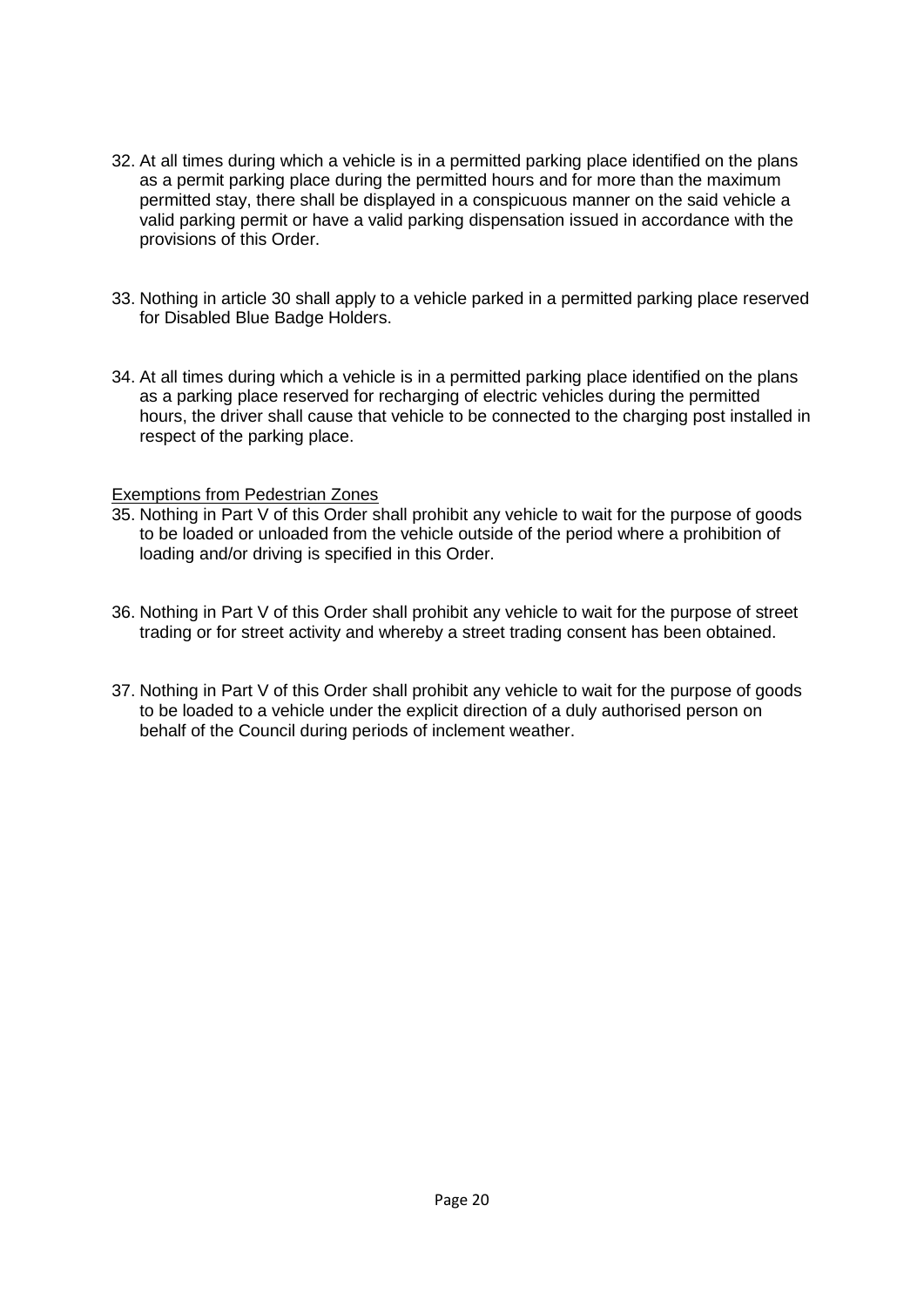## **Part VII – Contraventions and Enforcement (Version 2)**

- 38. Where the Council have reason to believe that a Penalty Charge is payable in relation to a vehicle which has contravened this Order the Council will serve a Penalty Charge Notice (PCN) in accordance with the 2007 General Regulations:-
	- (a) on the person appearing to be the owner or keeper of the vehicle; o*r*
	- (b) on the driver.
- 39. The Council will carry out civil enforcement of any contravention of any prohibitions, restrictions or provisions of this Order by permitting the imposition of a Penalty Charge only on the basis of a record produced by the means of "Approved Device".
- 40. If a vehicle owner, keeper or driver contravenes any prohibitions or restrictions of this Order, a charge set by the Council pursuant to Section 77 and Schedule 9 of the 2004 Act the Penalty Charge is to be paid in the manner described in the notice within 28 days of the Date of Service of the PCN, or within 14 days of the Date of Service of the PCN in the case it shall be reduced by one half.
- 41. A PCN must state:
	- (a) the registration mark of the vehicle or where the vehicle is being used under a trade licence, the number of the trade plate carried by the vehicle involved in the alleged contravention;
	- (b) the date and time at which the CEO first noticed that a contravention of this Order had occurred in respect of the date known as the Contravention Date;
	- (c) the grounds on which the CEO believes that a Penalty Charge is payable with respect to that vehicle;
	- (d) the amount of the Penalty Charge which is payable;
	- (e) that the Penalty Charge must be paid before the end of the period of 28 days beginning with the date of service of the PCN;
	- (f) that if the Penalty Charge is paid before the end of the period of 14 days beginning with the Date of Service of the PCN, it shall be reduced by one half;
	- (g) that if the Penalty Charge is not paid on or before the end of the 28 period the Enforcement Authority may serve a Notice to Owner on the owner of the vehicle requiring payment of the penalty charge;
	- (h) the postal address to which representations are to be sent;
	- (i) any electronic mail address or FAX number to which representations may be sent as an alternative to the postal address;
	- (j) the manner in which the penalty charge may be paid;
	- (k) the date of issue, being the date on which the PCN was produced by the Council or approved Local Authority;
	- (l) the address to which payment of the Penalty Charge must be sent.
- 42. Where a Notice to Owner is served it shall be to the registered owner at the time of the contravention.
- 43. Where a Police Officer in uniform is satisfied that a driver of a vehicle has committed an alleged offence under the provisions of this Order such that liability to a Fixed Penalty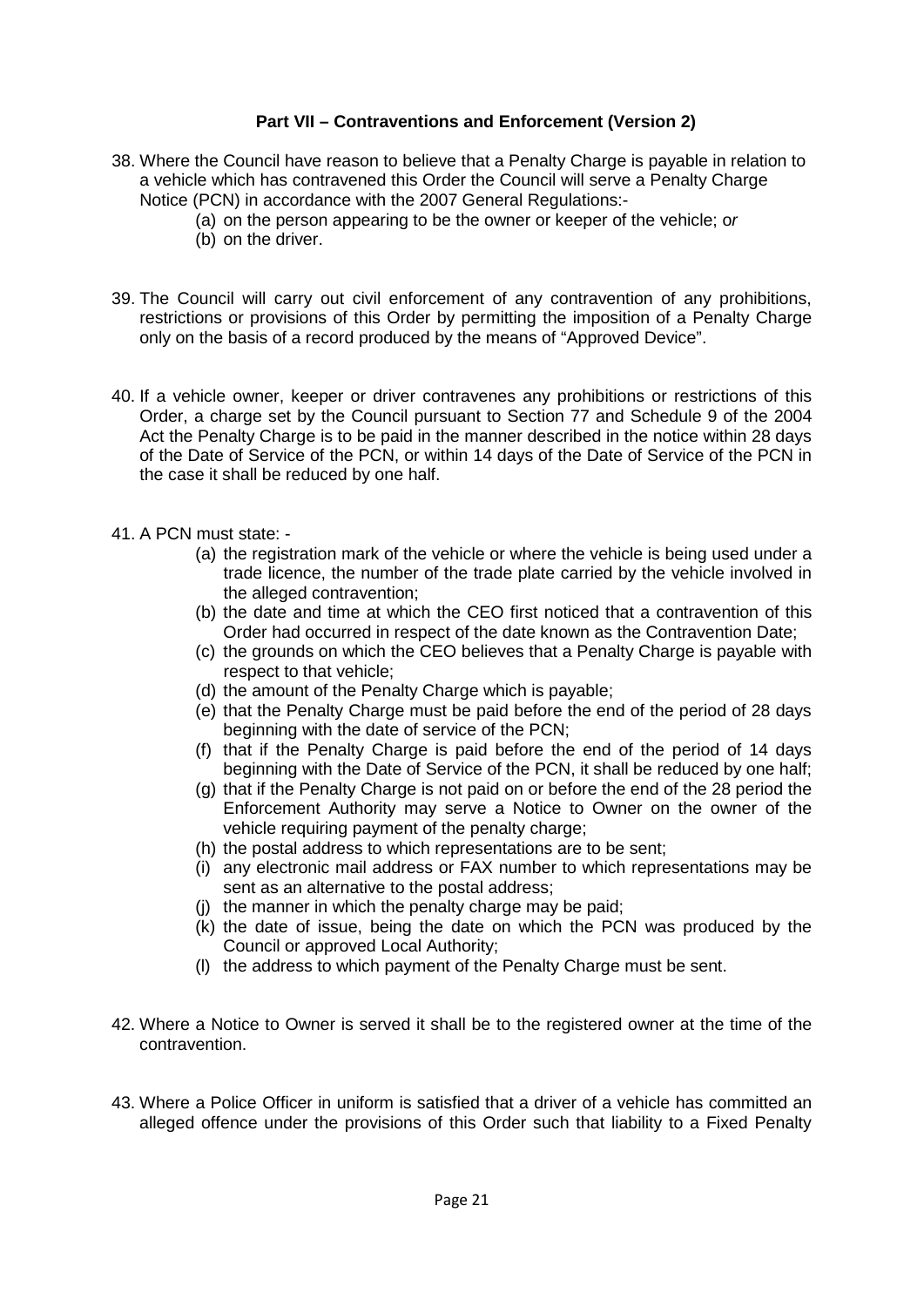Notice arises, a Police Officer may issue such a notice at the time and date of the alleged offence to the driver of the vehicle, which shall include the particulars listed in Section 52 of The Road Traffic Offenders Act 1988.

- 44. Where the owner, keeper or driver has been issued a PCN by the Council and it is proven by the owner, keeper or driver that he was also issued a Fixed Penalty Notice or a Summons for the same day and time for the same contravention by a Police Officer, then the Council shall no longer proceed with its PCN or where the PCN was paid in accordance with this Order the amount that was paid will be refunded in full as soon as reasonably practicable.
- 45. If a Court, the Department for Transport, the Bus Lane/National Parking Adjudication Service or the Traffic Enforcement Centre declares any part of this Order to be invalid or unenforceable, such declaration shall not invalidate the remainder of the Order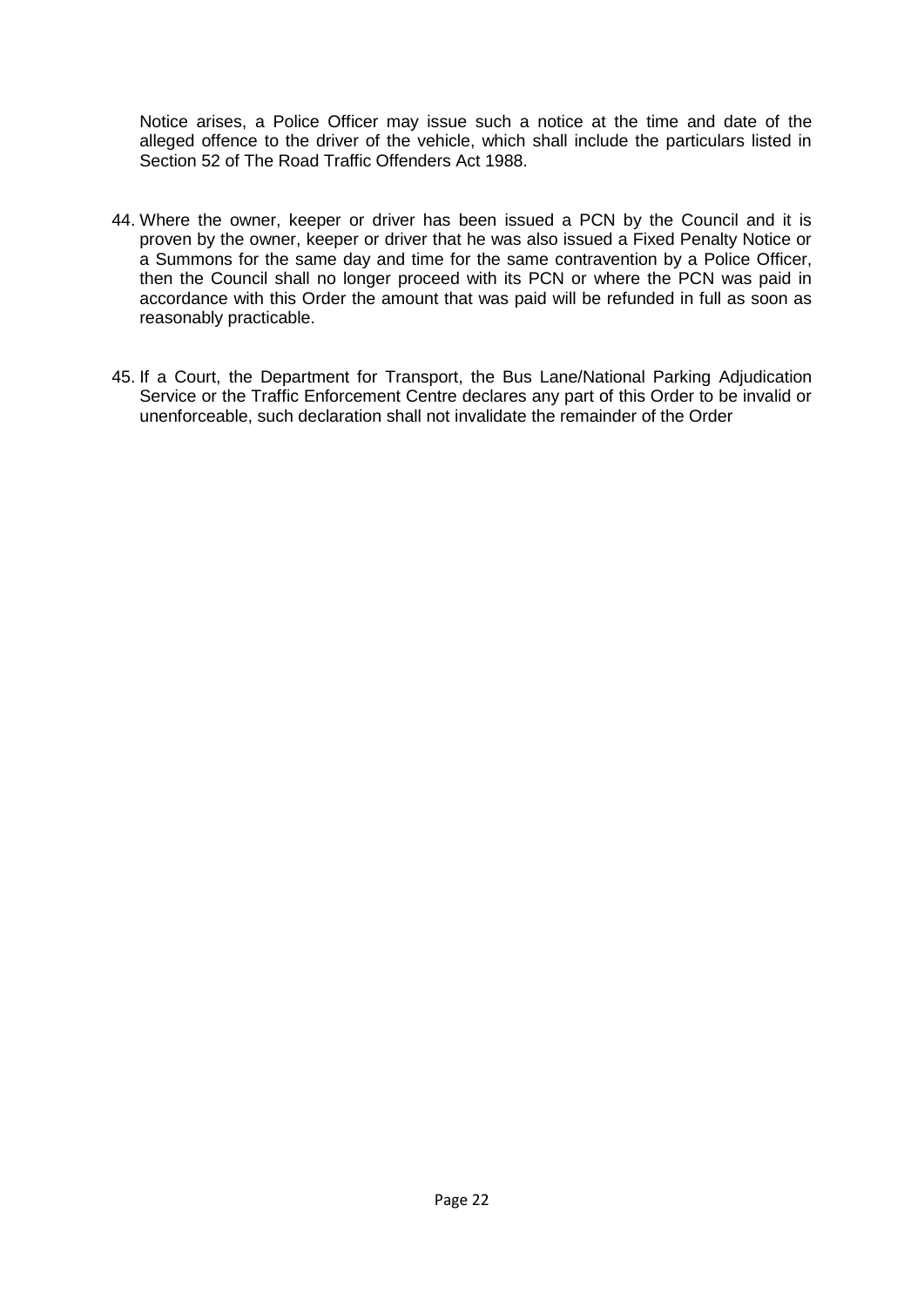# **Part VIII - Parking Dispensation (Version 2)**

## 46. Application for and issue of a parking dispensation

A person who intends to use a vehicle in connection with building, construction, demolition, repair or maintenance or other operations or works to premises or land adjacent to a parking place, or their agent or the person commissioning the works; may apply to the Council for the issue of a parking dispensation which may be valid for use with that business user's vehicles and any such application shall be made to and issued by the Council and shall include the particulars and information required by such to be supplied.

The Council may at any time require an applicant for a parking dispensation to produce to an officer of the Council such evidence in respect of an application for parking dispensation made to them as they may reasonably call for to verify any particulars or information given to them or in respect of any parking dispensation issued by them as they may reasonably call for to verify that parking dispensation is valid.

Upon receipt of an application duly made under the foregoing provisions of this article and upon receipt of a charge specified, the Council upon being satisfied that in all the circumstances it is reasonably necessary for the vehicle to wait in a location where there is a prohibition of waiting or permitted parking place, shall issue to the applicant a parking dispensation valid during the permitted hours;

#### 47. Refund of charge paid in respect of a parking dispensation

A parking dispensation holder who surrenders a parking dispensation to the Council when it is no longer required shall not be entitled to a refund in respect to the charge paid.

#### 48. Surrender, withdrawal and validity of a parking dispensation

A parking dispensation holder may surrender a dispensation to the Council at any time and shall surrender a dispensation to the Council on the occurrence of any one of the events set out in paragraphs (a) to (e) of this article

The Council may, withdraw a parking dispensation if it appears to the Council that any of the events set out in paragraphs (a) to (e) of this article have occurred and the parking dispensation holder shall surrender the parking dispensation.

The events referred to in the foregoing provisions of this article are:

- (a) the parking dispensation holder ceasing to be the user of the vehicle in respect of which the parking dispensation was issued;
- (b) the withdrawal of such a parking dispensation by the Council;
- (c) a vehicle in respect of which such parking dispensation was issued being adapted or used in such a manner that it is not a vehicle of the class specified;
- (d) the issue of a duplicate parking dispensation by the Council;
- (e) the parking dispensation ceasing to be valid
- 49. Form of parking dispensation

A parking dispensation shall be in writing or verbally communicated and shall include the following particulars: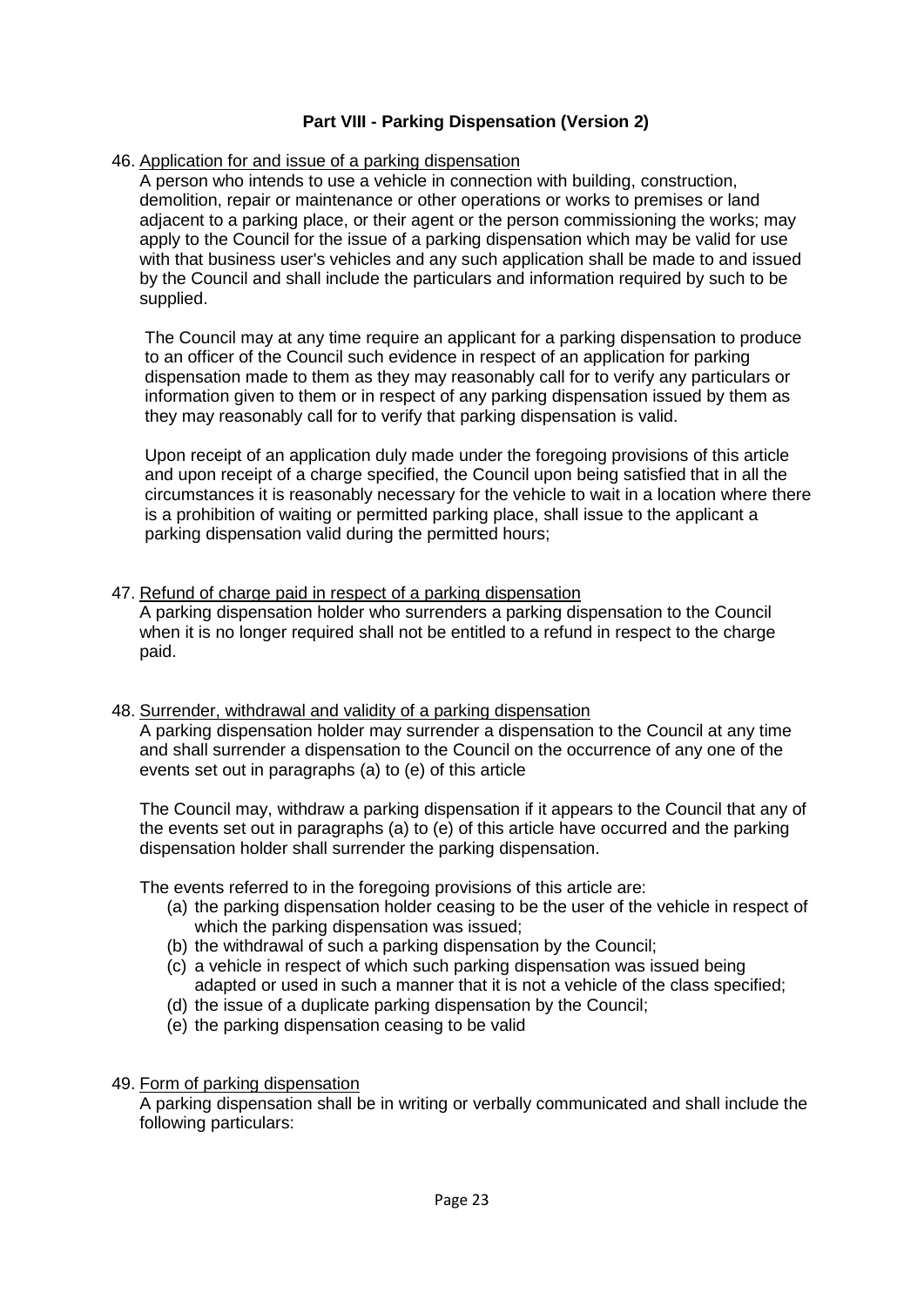- (a) The registration mark of the vehicle in respect of which the parking dispensation has been issued;
- (b) The period during which, subject to the provisions of article 34, parking dispensation is valid;
- (c) An indication that the parking dispensation has been issued by the Council;
- (d) An indication of the zone, street, part of street, parking place, parking bay or parking space within which the parking dispensation is valid;
- (e) The reason for which the vehicle is necessary; and
- (f) Any other conditions of use that the Council may impose.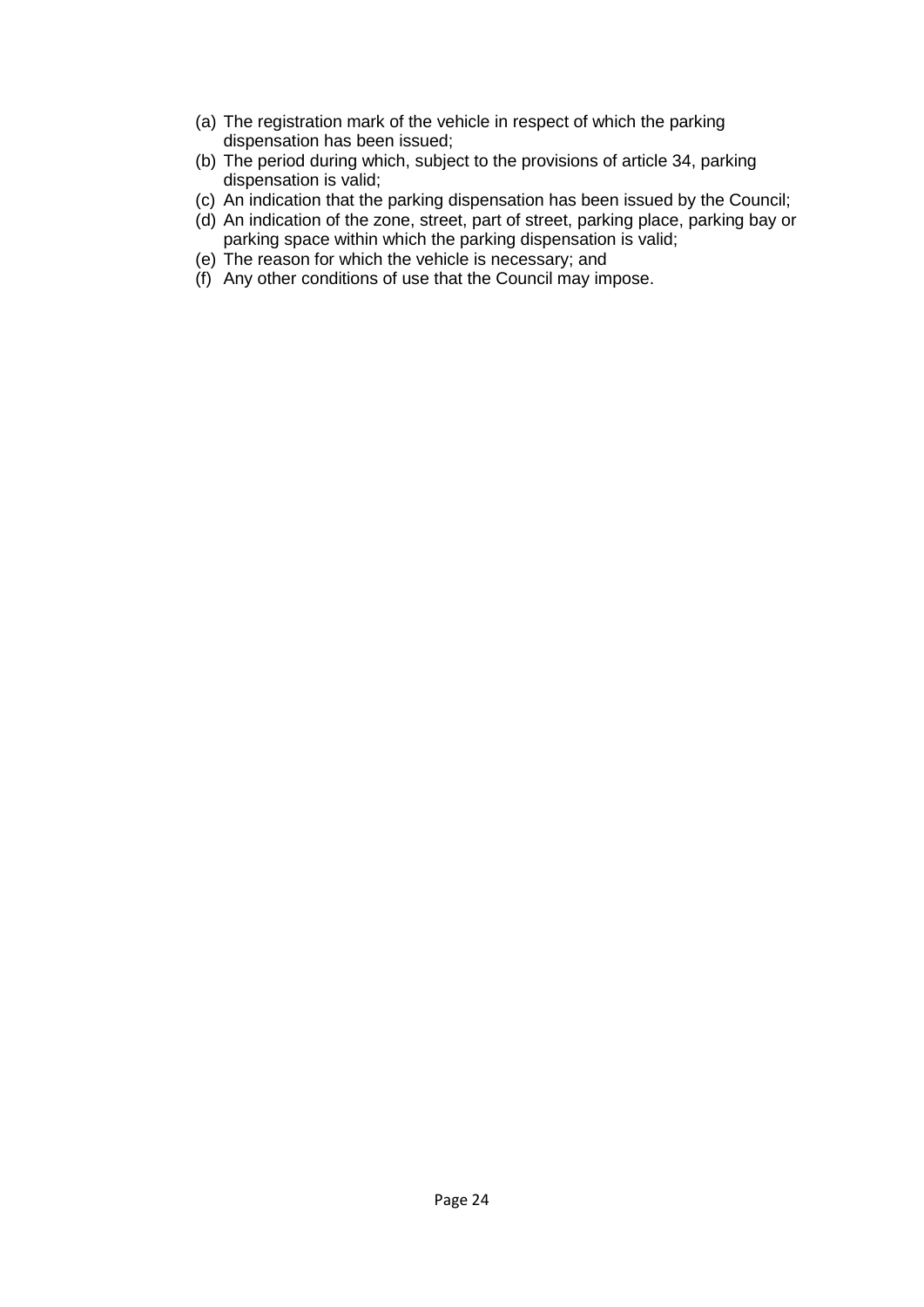# **Part IX – Permits (Version 2)**

#### **Entitlement to and application for permits**

#### 50. Residents' permits

Where applicable, any resident or any person as specified in the appropriate Schedule may apply to the Council for the issue of a residents permit in respect of a vehicle(s) of the class specified and any such application shall be made on a form issued by and obtainable from the Council and shall include the particulars and information required by such form to be supplied and accompanied by the Relevant Fee.

#### 51. Workplace permits

Where applicable, any business or any person as specified in the appropriate Schedule may apply to the Council for the issue of a workplace permit in respect of a vehicle(s) of the class specified and any such application shall be made on a form issued by and obtainable from the Council and shall include the particulars and information required by such form to be supplied and accompanied by the Relevant Fee.

#### 52. Visitor permits

Where specified in the appropriate Schedule, any resident or business may apply to the Council for the issue of a visitor permit for use by visitors to the resident/business and any such application shall be made on a form issued by and obtainable from the Council and shall include the particulars and information required by such form to be supplied and accompanied by the Relevant Fee.

#### 53. Trade Visitor/Long Term Trade Visitor permits

Where specified in the appropriate Schedule, any resident or business may apply to the Council for the issue of a trade visitor/long term trade visitor permit for use to the resident/business and any such application shall be made on a form issued by and obtainable from the Council and shall include the particulars and information required by such form to be supplied and accompanied by the Relevant Fee.

#### 54. Classes of vehicles for which permits are applicable

Use of the residents' parking spaces will be restricted to the following classes of vehicles: Passenger Vehicles, Light Goods Vehicles, Dual Purpose Vehicle and Motor Cycles.

#### 55. Evidence in respect of application

The Council may at any time require an applicant for a residents or visitor permit to produce to an officer of the Council or authorised agent such evidence in respect of an application for a permit made to them as they may reasonably require to verify any particulars or information given to them or in respect of any permit issued by them as they may reasonably require to verify that the permit is valid.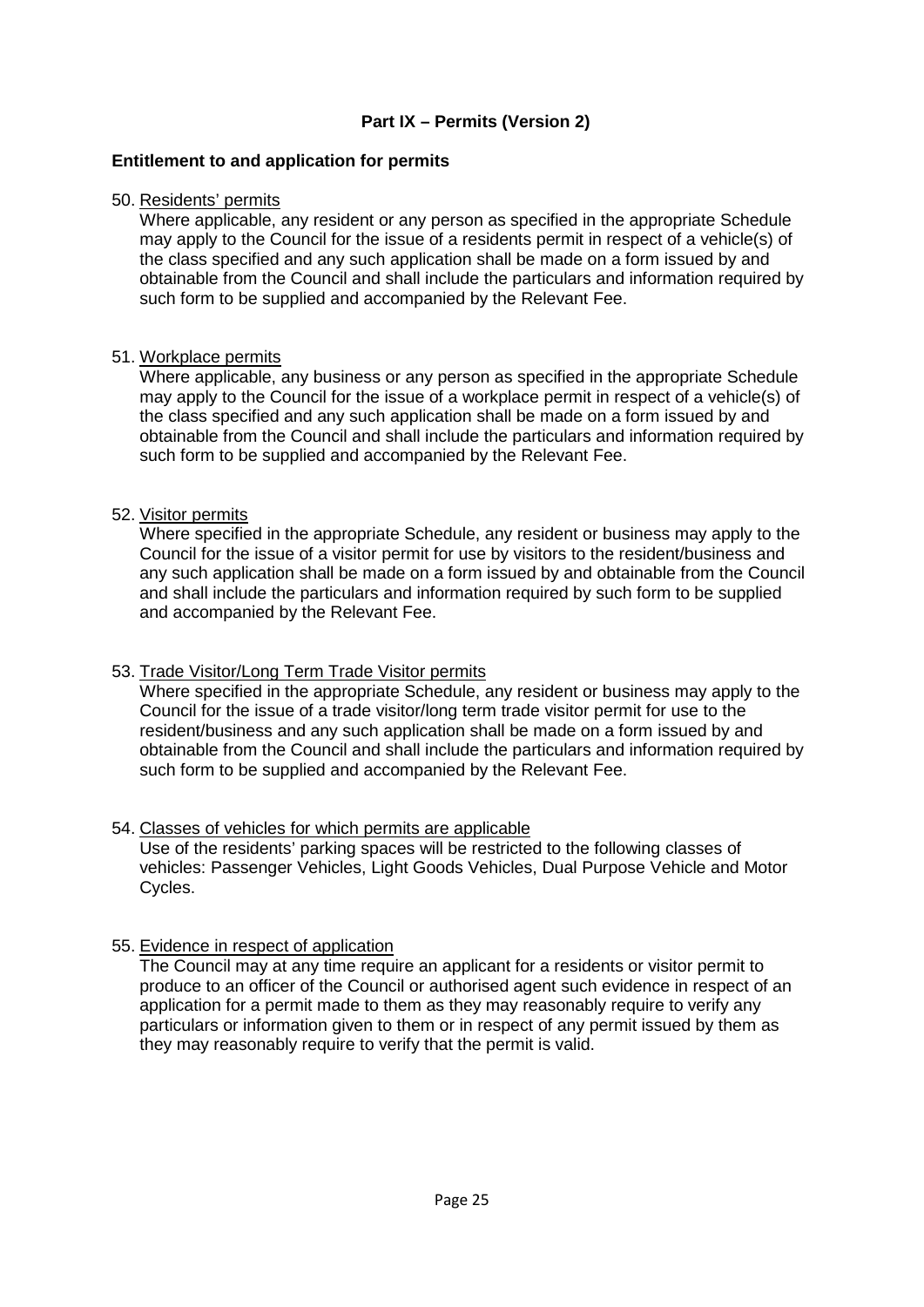#### **Issue of permits**

#### 56. Residents' permits

Upon receipt of an application duly made under the provisions of this Order, the Council, upon being satisfied that the applicant is a resident and has proof of vehicle ownership and on receipt of the Relevant Fee (if applicable), may issue to the applicant a residents permit for the parking of a vehicle during the permitted hours in a parking place to which such permit relates; provided that any limit on the number of permits per resident or per household has not been exceeded.

#### 57. Workplace permits

Upon receipt of an application duly made under the provisions of this Order, the Council, upon being satisfied that the applicant is applying on behalf of a business and on payment of the relevant fee (if applicable), may issue to the applicant a workplace permit for the parking of a vehicle during the permitted hours in a parking place to which such permit relates; provided that any limit on the number of permits per business has not been exceeded.

#### 58. Visitor permits

In accordance with the appropriate Schedules, upon receipt of an application duly made under the provisions of this Order, the Council, upon being satisfied that the applicant satisfies the requirements and on receipt of any fee that the Council may from time to time determine, may issue to the applicant residents/business visitor permits for the parking of a vehicle during the permitted hours in a parking place to which such permit relates; provided that any limit on the number of permits has not been exceeded.

#### 59. Trade Visitor/Long Term Trade Visitor permits

In accordance with the appropriate Schedules, upon receipt of an application duly made under the provisions of this Order, the Council, upon being satisfied that the applicant satisfies the requirements and on receipt of any fee that the Council may from time to time determine, may issue to the applicant trade visitor/long term trade visitor permit for the parking of a vehicle during the permitted hours in a parking place to which such permit relates; provided that any limit on the number of permits has not been exceeded.

#### **Use and condition of use for permits**

#### 60. Use of permits

A permit shall only be valid for use during the permitted hours in a parking place on a road within the zone or area identified on the permit and specified in schedule 1 and/or Schedule 3.

#### 61. Not guaranteed space

The issue of a permit does not guarantee a parking space.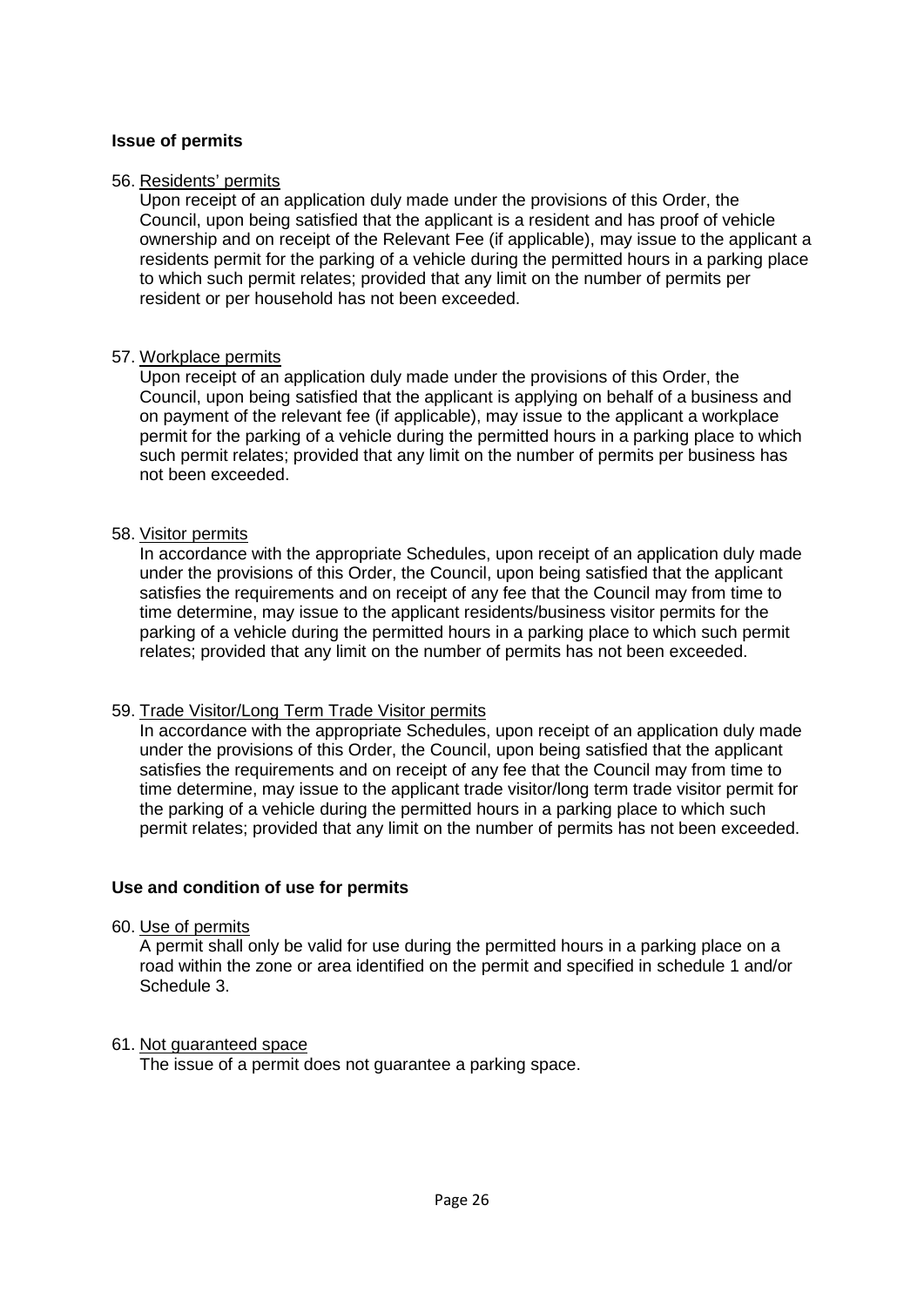# **Surrender, withdrawal and validity of permits**

## 62. Surrender of permits

A permit holder may surrender such permit to the Council at any time and shall surrender such permit to the Council or authorised agent on the occurrence of any one of the surrender events.

## 63. Surrender events

Each of the following is a surrender event:

- (a) the permit applicant ceasing to be a resident;
- (b) the permit holder ceasing to be the owner of the vehicle in respect of which the permit was issued;
- (c) the vehicle in respect of which such permit was issued being adapted or used in such a manner that it is not a vehicle of the class specified;
- (d) the issue of a duplicate permit by the Council under the provisions of this Order;
- (e) misuse or fraudulent use of the permit is deemed by the Council;
- (f) at the request of the Council;

## 64. Withdrawal of permit

The Council may, by notice in writing served on the permit holder at the address shown by that person on the application for the permit or at any other address believed to be that person's residence or place of business, withdraw a permit if it appears to the Council that any one of the surrender events has occurred and the permit holder shall surrender the permit to the Council.

#### 65. Validity of permit

A permit shall only be valid if displayed in the relevant position

A permit shall cease to be valid at the expiration of the period specified thereon or on the occurrence of any of the surrender events, whichever is the earlier.

Where a permit is issued to any person upon receipt of a cheque and the cheque is subsequently dishonoured, the permit shall cease to be of any effect and the Council shall by notice in writing served on the person to whom such permit or voucher was issued by sending the same to the permit holder at the address shown by that person on the application for the permit, or at any other address believed to be that person's place of abode, require that person to surrender the permit or voucher to the Council.

A permit shall cease to be valid if:

- (a) the details have been altered or defaced;
- (b) any additional details required as a condition of the permit are not exhibited; or
- (c) the details cannot be easily read from outside the vehicle.

#### 66. Validity of visitor, trade visitor and long term trade visitor permit

A visitor permit shall only be valid if displayed in the relevant position and fully completed as per the instructions on the individual permit.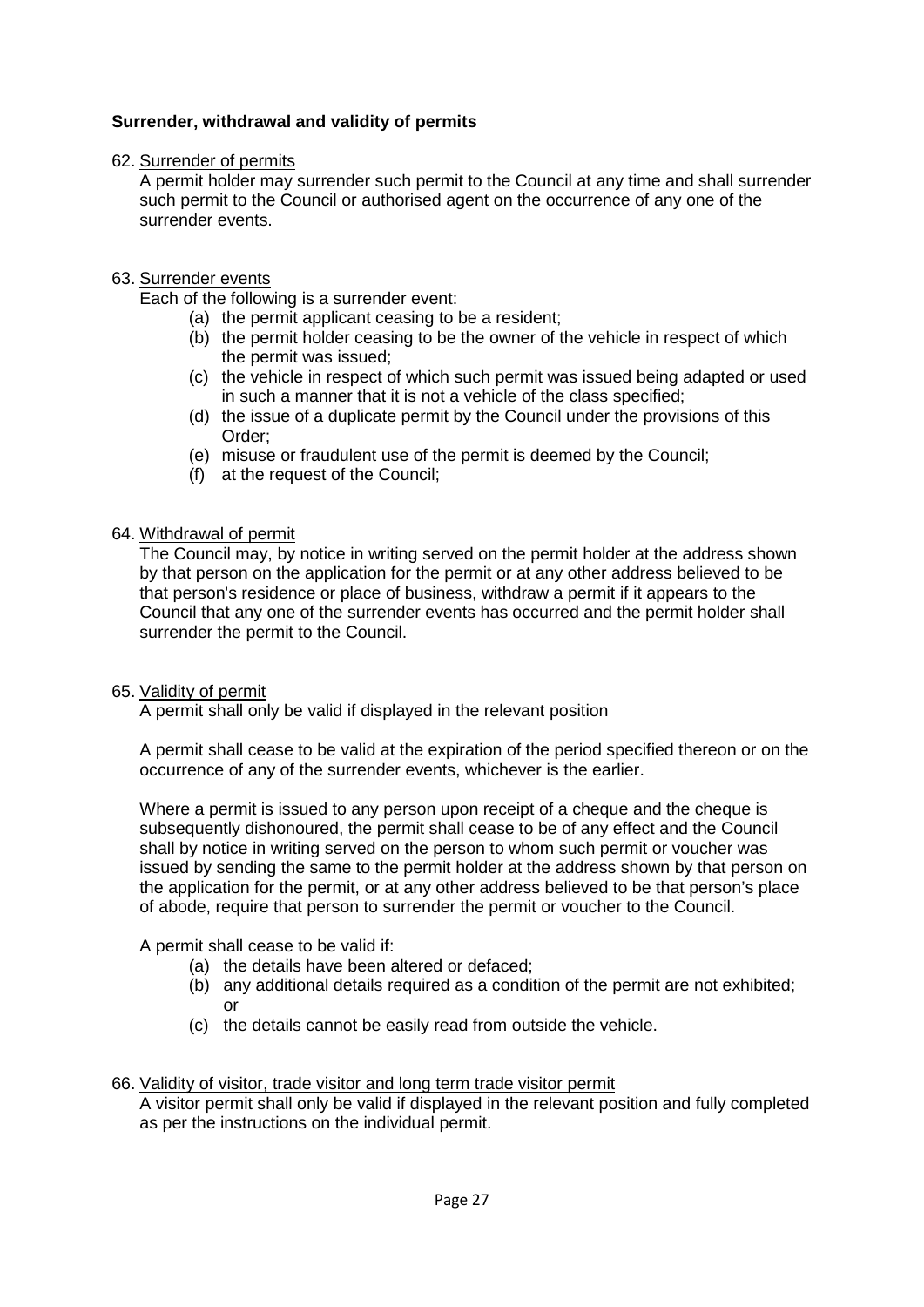# **Application for and use of duplicate permits**

#### 67. Duplicate permits

If a permit is accidentally mutilated or defaced or the figures or particulars thereon have become illegible or the colour of the permit has become altered by fading or otherwise, the permit holder shall surrender it to the Council and apply to the Council for the issue of a replacement.

If a permit is lost or destroyed, the permit holder may apply to the Council for the issue of a duplicate permit.

On application under the provisions of this Order, the Council, being satisfied as to the circumstances as indicated, and on receipt of any fee that the Council may from time to time determine, shall issue a replacement or duplicate permit so marked and upon such issue the original permit or voucher shall become invalid.

All the provisions of this Order shall apply to a replacement or duplicate permit to the same extent as they applied to the original permit.

#### **Form of permits**

#### 68. Residents permit

A permit shall be virtual or in writing and shall include the following particulars:-

(a) the registration mark(s) of the vehicle(s) in respect of which the permit has been issued:

Provided that in exceptional circumstances at the absolute discretion of the Council the vehicle registration mark may be omitted;

- (b) the period during which, subject to the provisions pertaining to surrender or withdrawal, the permit shall remain valid;
- (c) an indication that the permit has been issued by the Council; and
- (d) a code or identification indicating the parking area for which the permit is valid.

#### 69. Workplace permit

A permit shall be virtual or in writing and shall include the following particulars:-

- (a) the period during which, subject to the provisions pertaining to surrender or withdrawal, the permit shall remain valid;
- (b) an indication that the permit has been issued by the Council; and
- (c) a code or identification indicating the parking area for which the permit is valid.

#### 70. Visitor permit

A permit shall be virtual or in writing and shall include the following particulars:-

- (a) the registration mark(s) of the vehicle(s) in respect of which the permit has been issued;
- (b) the period during which, subject to the provisions pertaining to surrender or withdrawal, the permit shall remain valid;
- (c) an indication that the permit has been issued by the Council; and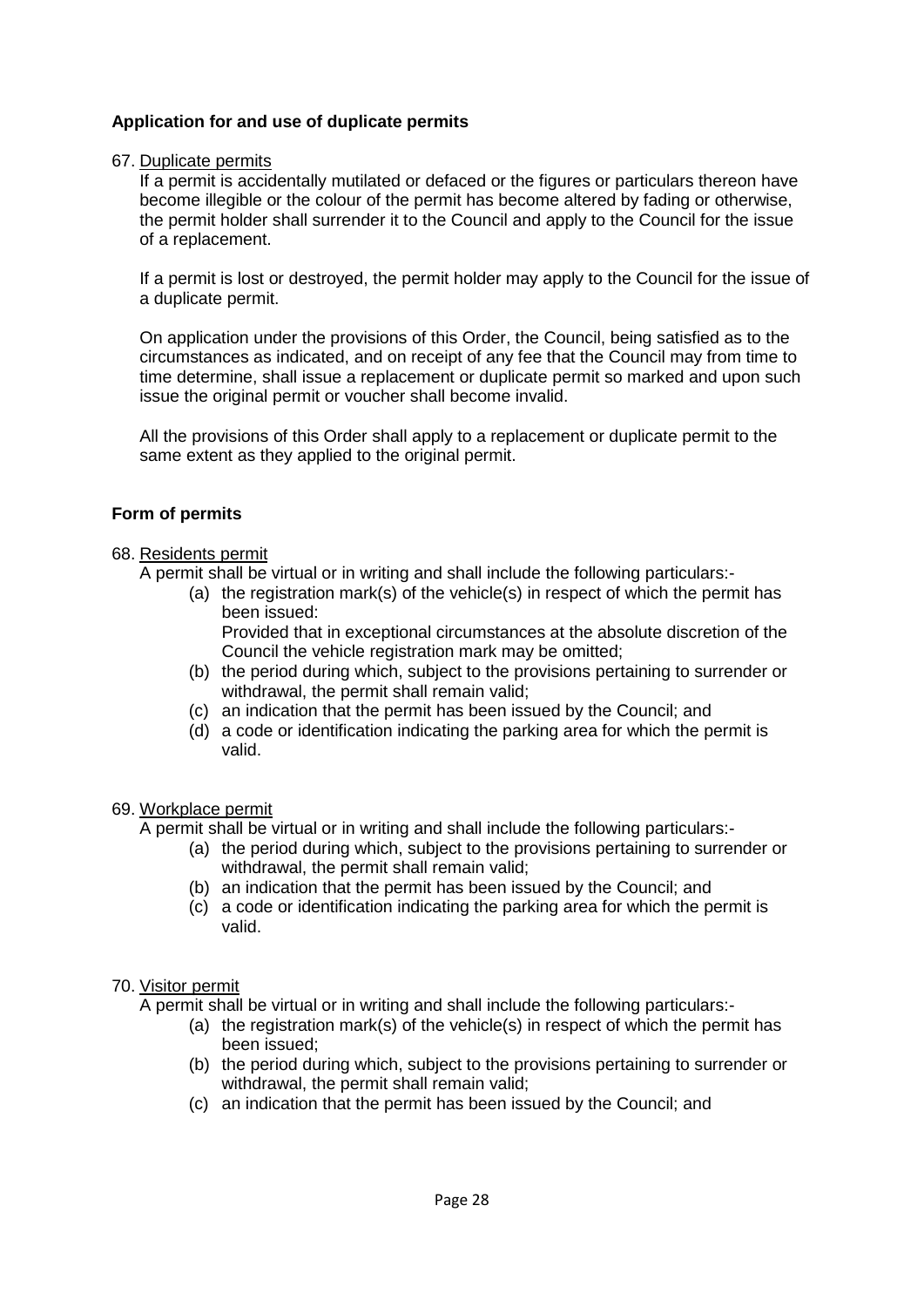(d) a code or identification indicating the parking area for which the permit is valid.

# 71. Trade Visitor / Long Term Trade Visitor permit

A permit shall be virtual or in writing and shall include the following particulars:-

- (a) the period during which, subject to the provisions pertaining to surrender or withdrawal, the permit shall remain valid;
- (b) an indication that the permit has been issued by the Council; and
- (c) a code or identification indicating the parking area for which the permit is valid.
- (d) a time period

#### 72. Other permits

Any other permit issued by the Council shall be of the form of a Residents, Workplace or Visitor permit and be subject the articles of Part IX to this Order.

## 73. Virtual permits

A virtual permit shall be registered on an electronic database and shall include the particulars required for a residents' permit or a workplace permit.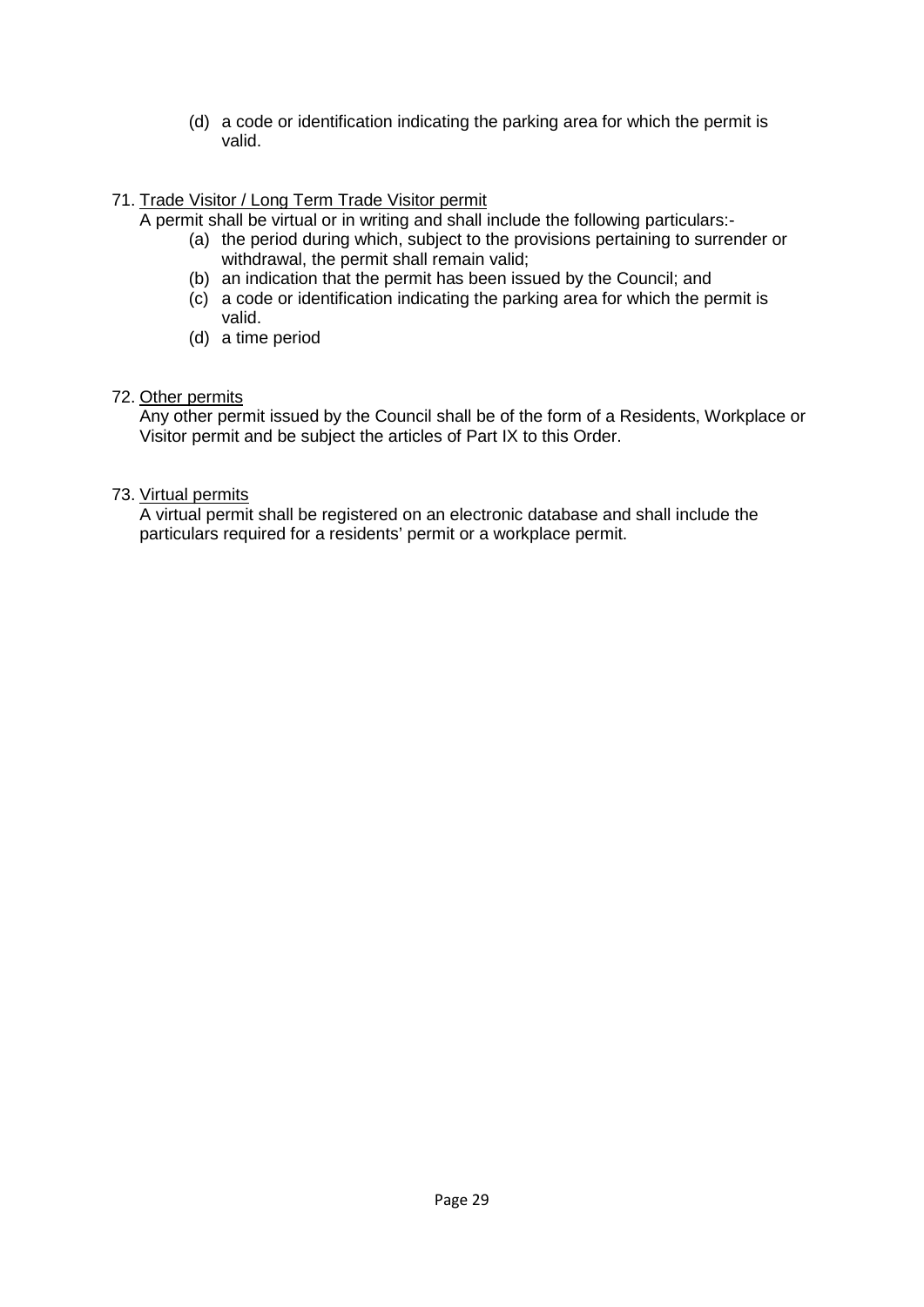# **Part X – Disc Parking**

## **Entitlement to and application for a Disc for Parking**

74. Where applicable, any person as specified in the appropriate Schedule may apply to the Council for the issue of a disc for parking in respect of a vehicle(s) of the class specified and any such application shall be made to the Council and shall include the particulars and information required and accompanied by the Relevant Fee.

## **Issue of Disc for Parking**

75. Upon receipt of an application duly made under the provisions of this Order, the Council, upon being satisfied on receipt of the Relevant Fee (if applicable), may issue to the applicant a disc for the parking of a vehicle during the permitted hours in a parking place to which such the disc relates.

## **Use and condition of use for a Disc for Parking**

76. Use of a Disc for Parking

A disc for parking shall only be valid for use during the permitted hours in a parking place on a road within the zone or area identified on the disc and specified in schedule 1 and/or Schedule 3.

#### 77. Not guaranteed space

The issue of a disc for parking does not guarantee a parking space

#### **Surrender, withdrawal and validity of Disc for Parking**

#### 78. Surrender of Disc for Parking

A disc for parking holder may surrender such disc to the Council at any time and shall surrender such disc to the Council or authorised agent on the occurrence of any one of the surrender events.

#### 79. Surrender events

Each of the following is a surrender event:

- (a) misuse or fraudulent use of the permit is deemed by the Council;
- (b) at the request of the Council;

#### 80. Validity of the Disc for Parking

A disc for parking shall only be valid if displayed in the relevant position

The driver of a vehicle shall on exhibiting the disc on the vehicle in accordance with these provisions, set the disc so that it indicates the quarter hour of an hour period during which the vehicle arrived at the permitted parking place.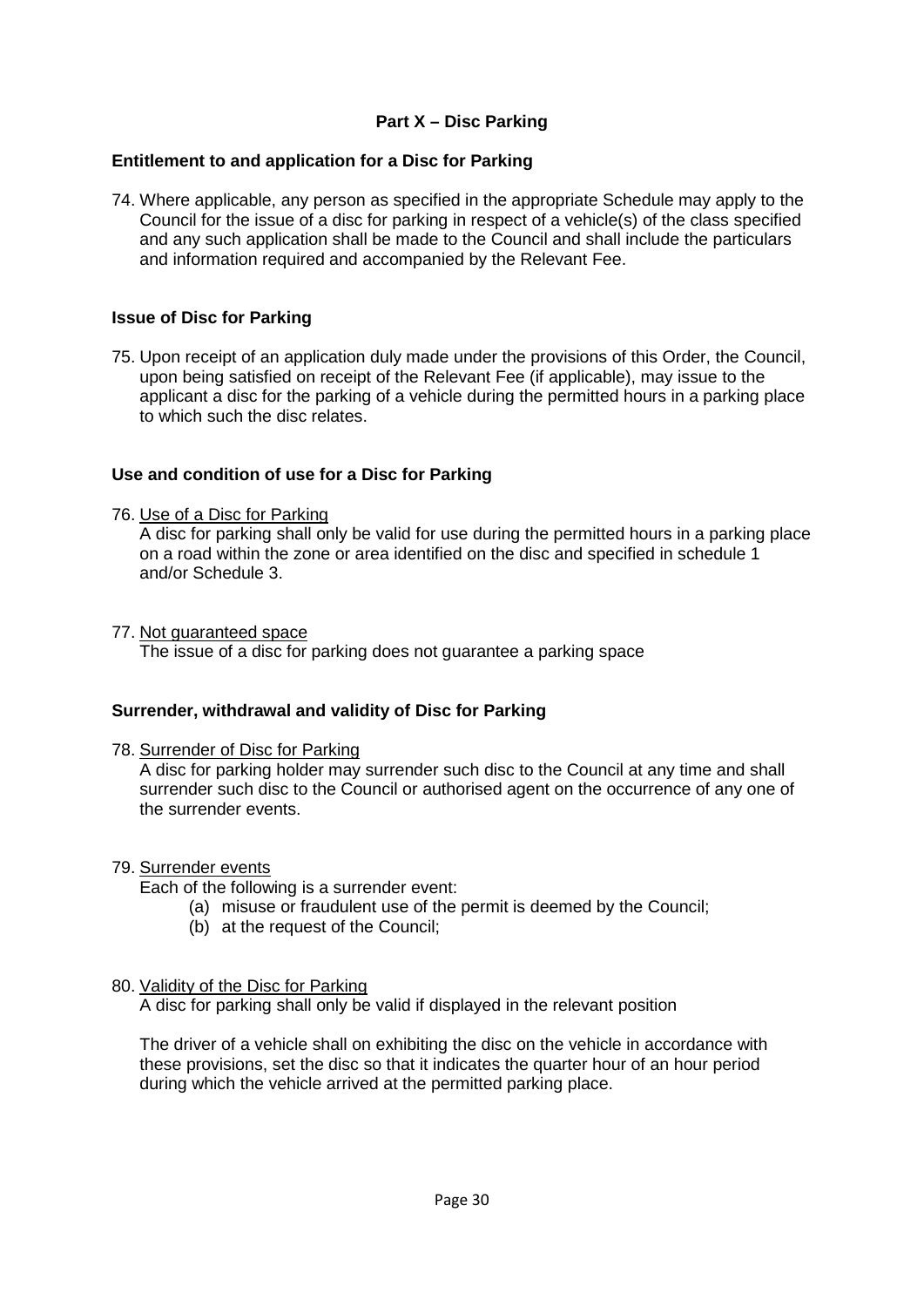When the disc exhibited in pursuance of this Part of this Order on a vehicle waiting in a parking place specified in the plans to this Order is showing the time of arrival, the time indicated by the disc shall be treated as evidence that the vehicle has been waiting in that parking place since that time.

A disc for parking shall cease to be valid at the expiration of the period specified thereon.

A disc for parking shall cease to be valid if the details have been altered or defaced and/or the details cannot be easily read from outside the vehicle.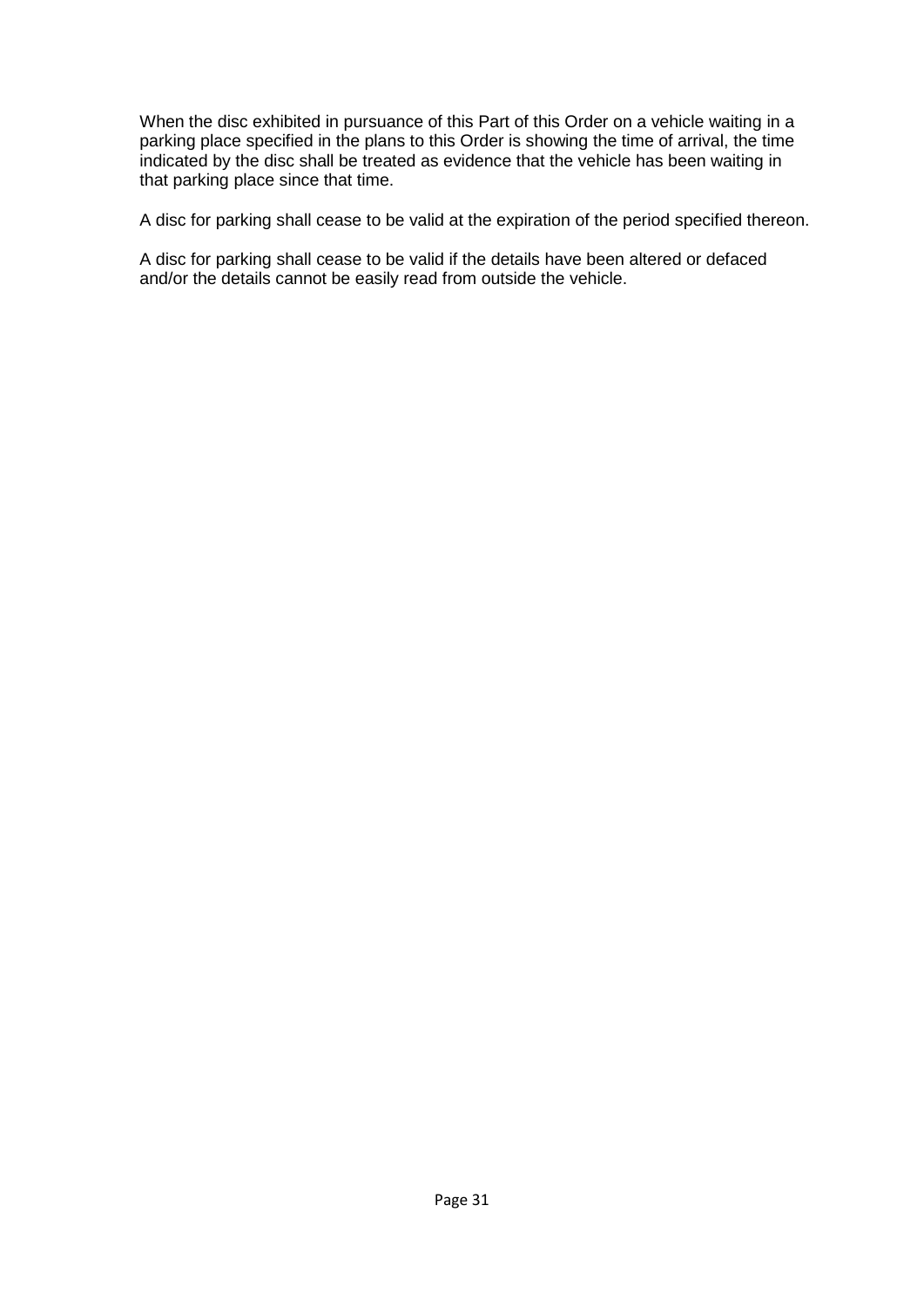# **Part XI – Revocations (Version 2)**

## 81. <u>Revocations</u>

The following orders are hereby revoked: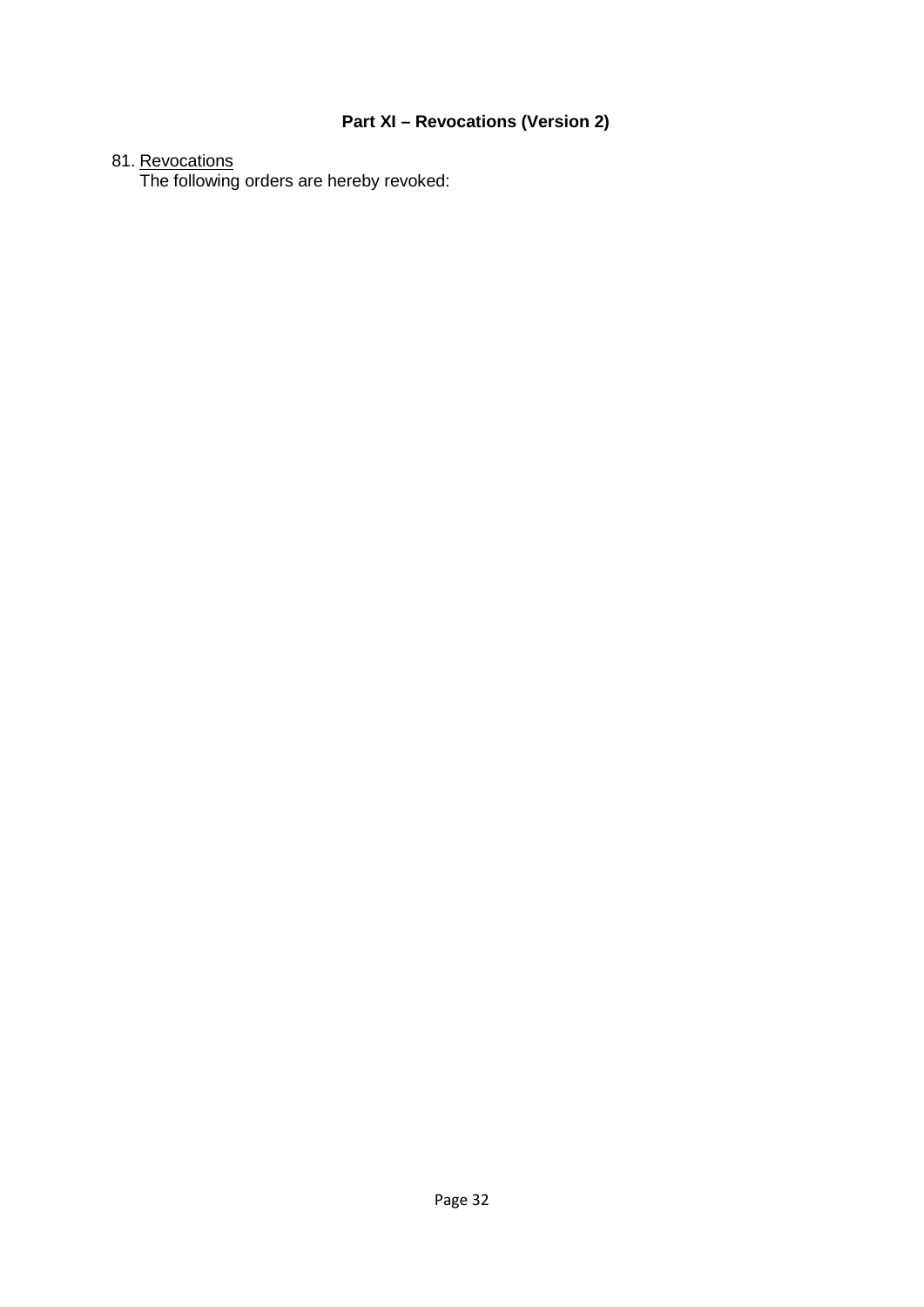# **Schedule 1 (Version 2)**

#### **Section 1: Roads or Part of Roads for the Purposes of Permit Users**

#### **Zone 1**

Arthur Street, Ashby Road, Broad Street, Burfield Avenue, Burleigh Road, Caldwell Street, Chestnut Street, Chester Close, Curzon Street, Frederick Street, Granville Street, Grove Road, Heathcoat Street, Market Street, Radmoor Road, Seward Street, Westfield Drive, William Street and York Road in the town of Loughborough

#### **Zone 2**

Albert Street, Albert Place, Bampton Street, Beacon Road, Bedford Street, Browns Lane, Burton Street, Colgrove Road, Forest Road, Garton Road, Gray Street, Mayfield Drive, Park Road, Park Street, Princess Street, Royland Road, Stanley Street, Wallace Road, Victoria Street, Wards End and Woodgate in the town of Loughborough

#### **Zone 3**

Shakespeare Street in the town of Loughborough

#### **Zone 4**

Derby Road, Edward Street, Grange Street and Lisle Street in the town of Loughborough

#### **Zone 5**

Armitage Close, Ashby Road, Cumberland Road, Derby Road, Fearon Street, George Street, Goods Yard Close, Hastings Street, Havelock Street, Leopold Street, Oxford Street, Paget Street, Pleasant Close, Regent Street, Rosebery Street, Speeds Pingle, Station Street, Storer Road and Wheel Tappers Way in the town of Loughborough

#### **Zone 6**

Alfred Street, Bridge Street, Cambridge Street, Charles Street, Clarence Street, Gladstone Street, Gladstone Avenue (Private Street), Herbert Street, Howard Street, Limehurst Avenue, Linden Road, Lower Cambridge Street, Lower Gladstone Street (Private Street), Meadow Lane, Meadow Lane, Merrin Court, Nottingham Road, Rectory Place, Rectory Road, Rendell Street, Sparrow Hill, The Tatmarsh, and Toothill Road in the town of Loughborough

#### **Zone 7**

Sidings Walk, Station Boulevard and Thomas Cook Place in the town of Loughborough

#### **Zone 8**

Burder Street, Cartwright Street, Glebe Street, Meadow Lane, Nottingham Road, Ratcliffe Road in the town of Loughborough

#### **Zone 9**

Meadow Avenue, Meadow Lane and North Road in the town of Loughborough

#### **Zone 12**

Cotswold Close in the town of Loughborough

#### **Zone 14**

Adam Dale, Forest Road, Goldfinch Close, Kingfisher Way, Moorhen Way, Robin Mews, Wren Close and in the town of Loughborough